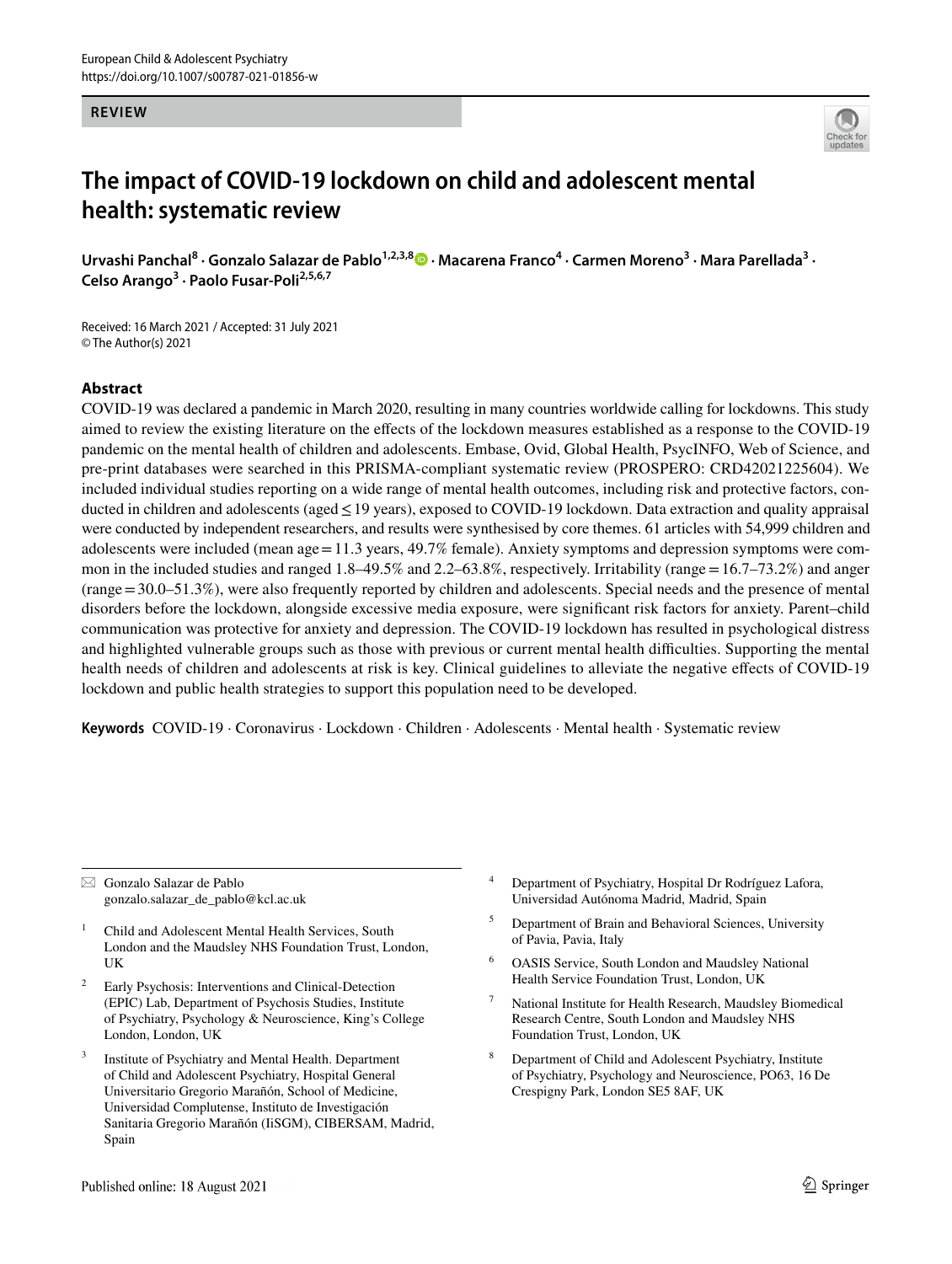## **Introduction**

In January 2020, WHO frst identifed the novel coronavirus (COVID-19), later declaring the spread of COVID-19 as a global pandemic in March 2020 [29]. Subsequently, many countries imposed national lockdowns, closing schools and workplaces, leaving people to learn virtually, enforcing social distancing measures, and implementing restrictive measures that prevented individuals from going to public places or from meeting people from other households [45].

Quarantines and lockdowns are states of isolation that are psychologically distressing and unpleasant for anyone who experiences them [14, 50]. Young people, who are at higher risk of developing mental health problems than adults [32], may be particularly vulnerable to the adverse effects of isolation, including school closures, due to the disruption lockdown causes on their physical activity and social interaction [101].

Previous systematic reviews and meta-analyses have looked at the impact of COVID-19 on the mental health of the general population [108] and healthcare workers [31]. One previous systematic review looked at the psychological burden of quarantine associated with exposure to contagious diseases on children and adolescents but included only three articles on COVID-19 [49]. To our knowledge, this is the frst comprehensive systematic review focusing exclusively on the impact of the COVID-19 pandemic response lockdown on child and adolescent mental health.

This systematic review aims to summarise the literature exploring the efects of COVID-19 lockdown on a wide range of mental health outcomes in children and adolescents. We further explore the risk factors and protective factors for developing mental health outcomes in the context of COVID-19 lockdown.

## **Methods**

The format of the methods and results was based on the Preferred Reporting Items for Systematic Reviews and Meta-Analyses (PRISMA) guidelines [70] (eTable 1) (study protocol registered on PROSPERO: CRD42021225604).

#### **Search strategy and selection criteria**

A systematic search was conducted by two independent researchers (UP, MF) on Embase, Ovid MEDLINE (R), Global Health, Web of Science, and APA PsycINFO from inception until the 1st of April 2021. The search terms used can be found in eMethods 1. As this is an emerging topic, we looked at medRxiv, psyArXiv, and bioRxiv pre-print databases to identify further relevant studies. A manual search of the references of the included studies and reviews related to this topic was conducted using Google Scholar. Articles identifed were screened as abstracts. After excluding those that did not meet our inclusion criteria, the full texts of the remaining articles were assessed for eligibility and decisions were made regarding their fnal inclusion in the review.

The inclusion criteria were as follows: (1) individual studies with original data, including grey literature, (2) conducted in children and adolescents aged  $\leq$  19 years, (3) exposed to COVID-19 lockdown, as operationalised in each study (see eTable 2), (4) evaluating mental health outcomes (see eTable 3 for the full list of outcomes), (5) in English. The exclusion criteria were as follows: (1) conference proceeding, abstracts, case reports or reviews, (2) studies including adults>19 years, (3) studies in which children and adolescents were not exposed to COVID-19 lockdown, (4) studies focusing on physical health outcomes only.

## **Data extraction**

Independent researchers (UP, MF) carried out data extraction. Any discrepancies arising were resolved through consensus, consulting another researcher (GSP) if an agreement was not attained. The variables extracted included: lead author/year, country, study design (cross-sectional, cohort, qualitative, mixed methods), sample size, sex (% females), age (mean $\pm$ SD, range), exposure data (lockdown definition, length of lockdown), instruments, outcomes (see eTable 3), report (parent, children), quality appraisal (see below) and key fndings.

#### **Strategy for data synthesis**

The results of the systematic review were summarised in tables and narratively synthesised. Results were stratifed by poor mental health outcomes and risk factors, followed by good mental health outcomes and protective factors.

#### **Quality appraisal**

For study appraisal, this review used the Newcastle–Ottawa Scale (NOS) adapted for cross-sectional studies [69], which has been attached as a supplementary file (eMethods 2). This scale has three domains: selection, comparability, and outcome. The domain of selection has four categories assessing the representativeness of the sample, the sample size, the number of non-respondents, and the ascertainment of the exposure, with a maximum of five stars to be awarded. The domain of comparability has one category assessing if confounding factors are controlled for, with the maximum award of two stars. The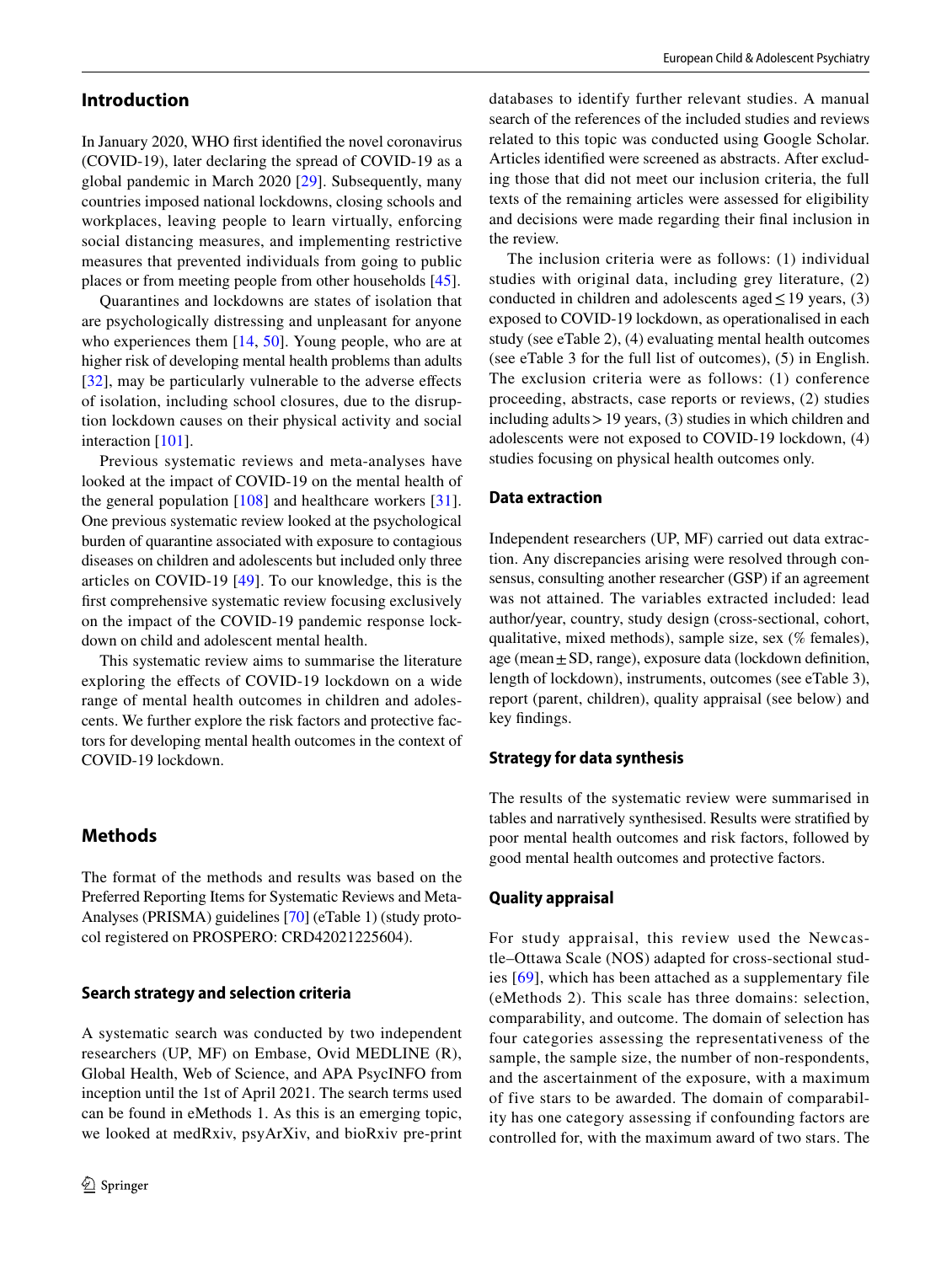final domain of outcome has two categories assessing the outcome and the appropriate usage of statistical tests, with the maximum award of three stars. All categories can score one star, apart from the ascertainment of the exposure and assessment of the outcome, both of which can score two stars. A total of 10 stars can be awarded if a study meets all the criteria specified.

## **Results**

## **Search results**

A systematic electronic search identifed a total of 2856 publications and 41 additional articles were found via backward searching of key papers. Of those, 324 publications underwent full-text screening. A total of 263 publications were excluded at the full-text screening stage and 61 articles fnally met the criteria for inclusion, 3 of which were



**Fig. 1** PRISMA fowchart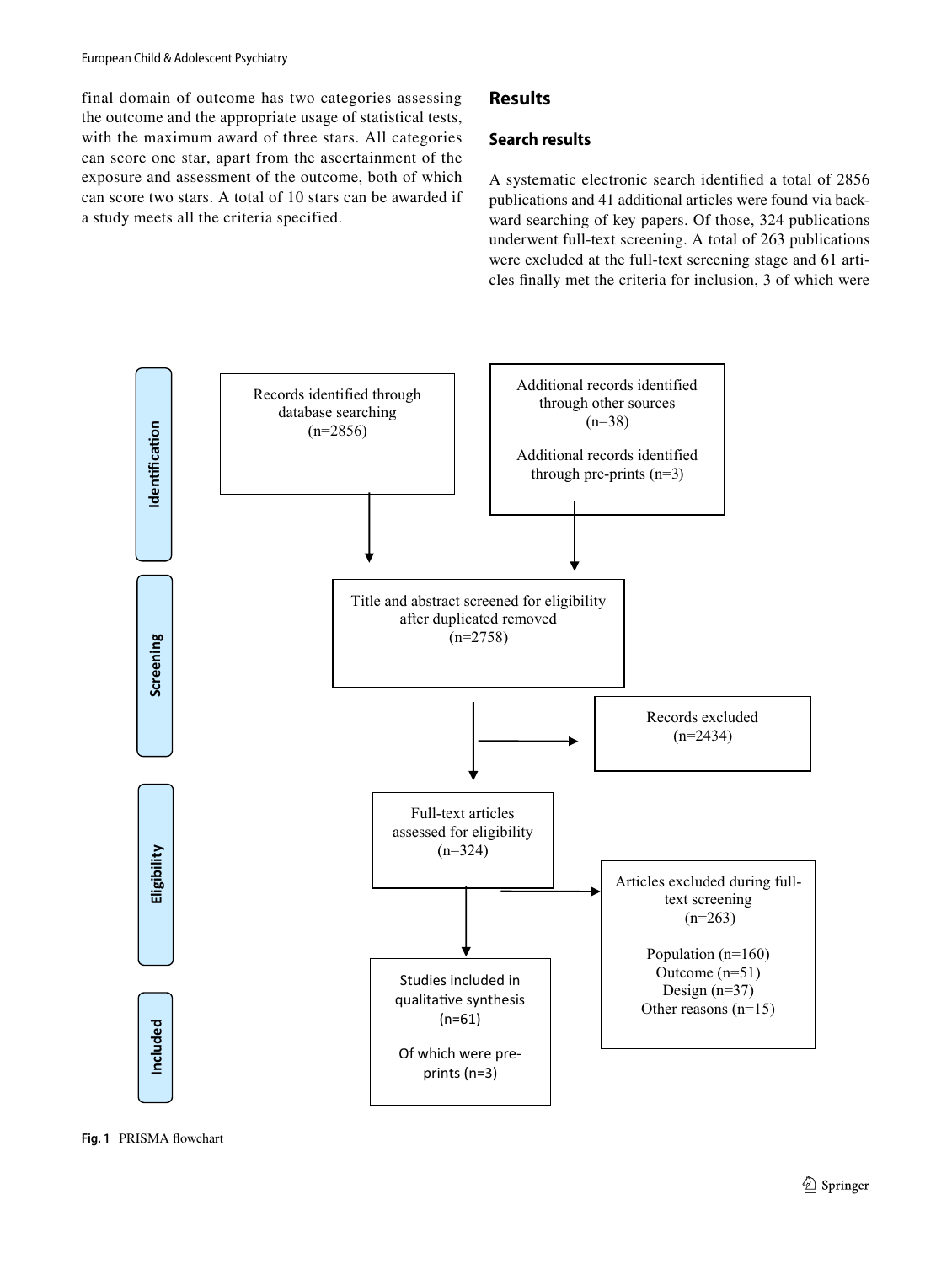identifed in the pre-print databases. Results of the search follow in the PRISMA 2009 fow diagram (Fig. 1).

## **Study characteristics**

The sample sizes within the included studies ranged 15–7,772 participants,  $(n=54,999)$ . The mean age of participants was 11.3 years (range: 1–19 years). 49.7% of participants were female. Most studies were cross-sectional studies  $(n=45, 73.8\%)$  while the rest were longitudinal studies  $(n=16, 26.2\%)$ . Included studies took place across five continents including Europe (*n*=35, 57.4%), Asia (*n*=22, 36.1%), Australia (*n* = 1, 1.6%), North America (*n* = 1, 1.6%), South America  $(n=1, 1.6\%)$ , and across more than one continent  $(n=1, 1.6\%)$ . Most studies involved only parent self-reports  $(n=21, 18,655)$  or solely child self-reports (*n*=20, 25,327), while other studies involved both parent and child self-reports  $(n=10, 7, 931)$ . A proportion of studies  $(n=10, 2,321)$  utilised interviews, of which some were parent interviews  $(n=2, 535)$ , some were child interviews  $(n=5, 2,629)$ , and some interviewed both parents and children ( $n=3$ , 261). Duration of lockdown was  $52.3 \pm 21.3$  days in the included studies (range 30 [1, 4, 12, 17, 25, 27, 34, 39, 41, 57, 82]—100 days [80, 100]). The characteristics of the included studies and their fndings are summarised in Table 1.

#### **Poor mental health outcomes and risk factors**

Most commonly evaluated outcomes in the included studies (see eTables 3–4) were anxiety  $(n = 35, 57.4\%)$  and depression  $(n=24, 39.3\%)$ . Symptoms of anxiety exacerbation were reported during or related/associated to lockdown in 57.4% of studies [1, 3, 5, 6, 11, 12, 16, 18, 20, 27, 39, 41, 47, 48, 51, 53, 56, 62, 72, 75, 79, 80, 82, 86–90, 94, 103, 107, 109, 110, 112]. The prevalence of symptoms of anxiety ranged from  $1.8\%$  [110] to 49.5% [41] between studies. 59.6% of young people reported increased ruminations [11]. 13.4% of children were found to be experiencing severe anxiety [109]. Meanwhile, 3.2% of children and adolescents met DSM-5 criteria for PTSD [110]. Risk factors to anxiety included lack of routine  $(p < 0.001)$  [6], female sex  $(p < 0.001)$  [20]  $(p = 0.041)$  [62], adolescence (*p*=0.005) [44], excessive COVID-19 information (*p*<0.05) defned by repeated exposure to COVID-19 related information [110], media exposure (OR = 2.4) [51], and being previously referred for psychiatric treatment  $(OR = 4.4)$  [51] (Fig. 2). An increased social media usage was associated with a higher risk of developing anxiety symptoms or and depression symptoms  $(OR = 1.83, p = 0.001)$  [89]. Children with Autism Spectrum Disorders (ASD) showed more anxiety than children without ASD during the lockdown [6].

Symptoms of depression were the second most commonly reported outcomes (*n*=24, 39.3%) [2, 7, 12, 18, 20, 25, 41, 47, 48, 56, 62, 63, 72, 80, 83, 86, 89, 94, 106, 107, 109–112]. The prevalence of symptoms of depression ranged between 2.2% [110] and 63.8% [41] amongst studies. 7% of young people reported anhedonia [78]. The prevalence of children and adolescents with severe depression increased from 10 to 27% [41]. The prevalence of non-suicidal selfinjury (OR = 1.35,  $p < 0.001$ ), suicide ideation (OR = 1.32,  $p = 0.008$ , suicide planning (OR = 1.71,  $p < 0.001$ ), and suicide attempts ( $OR = 1.74$ ,  $p < 0.001$ ) increased from November 2019 to May 2020 after lockdown [111]. Common risk factors for depression included female sex  $(p < 0.001)$  [18, 25, 62], being an adolescent (*p* < 0.01) [18, 83], a high amount of COVID-19 cases in the area  $(OR = 2.3, p < 0.001)$ [83, 107], and being exposed to a relative doing frst-line job responsibilities related to COVID-19 ( $p < 0.05$ ) [20]. Anger and irritability were common outcomes within children and adolescents ranging from 30.0% [78] to 51.3% [86] and from 16.7% [6] to 73.2% [86], respectively.

Symptoms of ADHD were frequently reported (*n*=12, 19.7%) [17, 25, 34, 42, 59, 64, 74, 75, 85, 88, 91, 100]. Particularly, difficulties concentrating ranged from 55.9% [25] to  $76.6\%$  ( $p < 0.001$ ) [75] in children and adolescents exposed to lockdown. Hyperactivity/inattention difficulties increased during lockdown  $(p < 0.001)$  [34, 42]. Exacerbation in symptoms of ADHD were related to increases in activity levels (50.1%), irritability (45.8%), disruptive behaviour (47.7%) [88], and conduct problems [74]. Risk factors for symptoms of ADHD worsening included sleep problems [17], being male  $(p < 0.001)$  [64], being a child compared to being an adolescent  $(p < 0.05)$  [85, 100], and parental stress  $(p < 0.001)$  [91].

Sleep disturbances were reported in a portion of the included studies  $(n=11, 18.0\%)$ . 20% of children [79] and 55.6% of adolescents reported difficulty sleeping  $[25]$ . The proportion of children with sleep disorders increased from 40 to 62% during lockdown [54]. Young people showed diffculties initiating and maintaining sleep, the frequency of parasomnia increased [54]. Most studies reporting on sleep disturbances found that young people slept for longer during lockdown  $(p<0.001)$  [39, 54]. Children went to bed $\sim$  53 min later ( $p < 0.0001$ ) and woke up ~ 66 min later ( $p < 0.0001$ ) than before the lockdown [34].

Longitudinal research fndings showed a rise in children's depressive symptoms [12] and anxiety symptoms compared to before the lockdown  $(p < 0.001)$  [19, 62]. Their risk increased when spending more time on COVID-19 media reports ( $p < 0.05$ ) [110]. Furthermore, 41% of children and adolescents experienced a reactivation in eating disorder symptoms post lockdown, with a more pronounced reactivation of disordered eating seen in adolescents [44].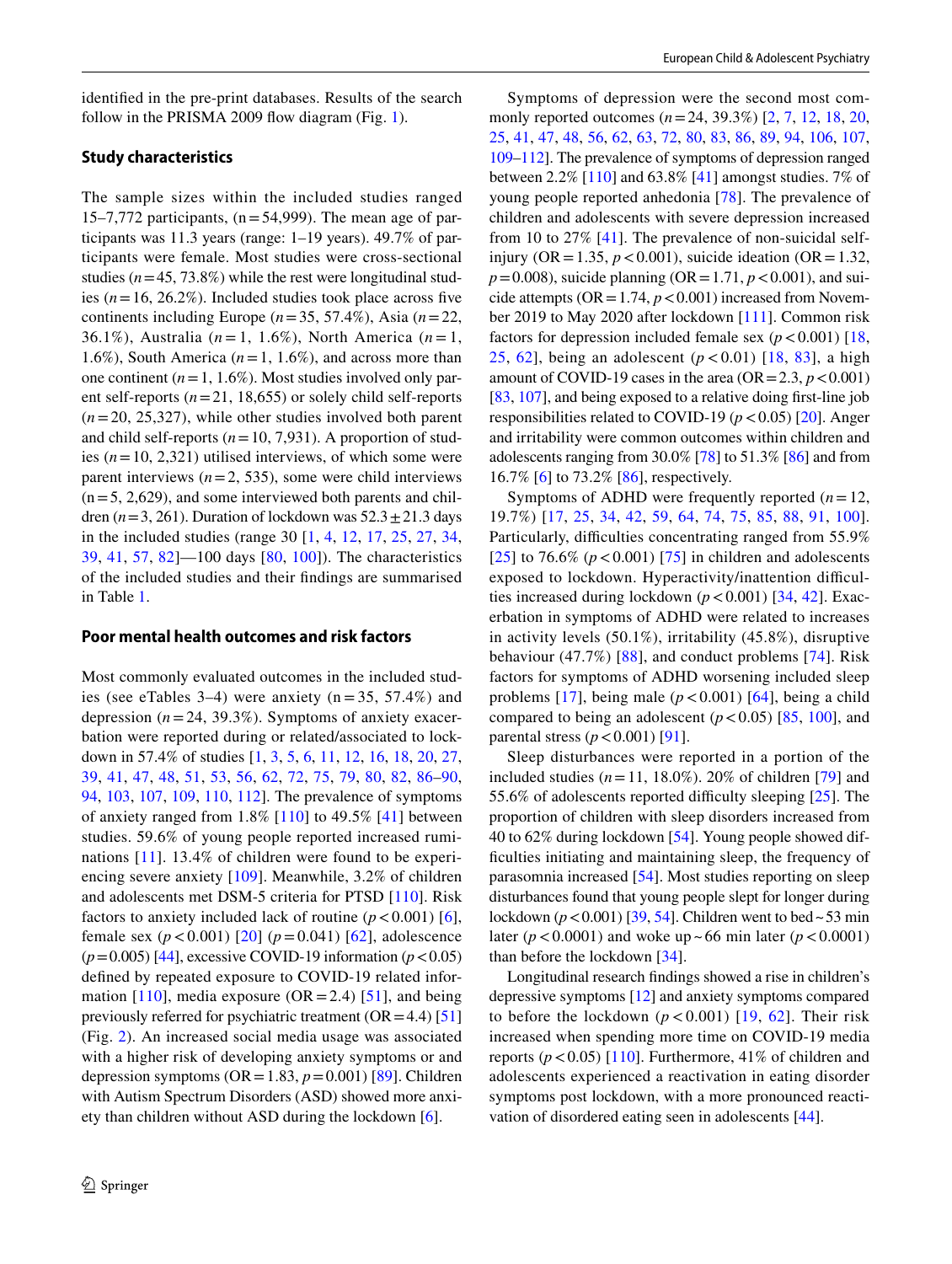| Table 1 Characteristics of the included studies |                 |                 |             |             |                           |                             |                       |                                                                                                                                                                                                                                                                                                                                                                                                                                                                   |
|-------------------------------------------------|-----------------|-----------------|-------------|-------------|---------------------------|-----------------------------|-----------------------|-------------------------------------------------------------------------------------------------------------------------------------------------------------------------------------------------------------------------------------------------------------------------------------------------------------------------------------------------------------------------------------------------------------------------------------------------------------------|
| Lead Author/year                                | Country         | Study design    | Sample size | Sex $(F\%)$ | Age (Mean ± SD,<br>Range) | School closure<br>mentioned | Length of<br>lockdown | Key findings                                                                                                                                                                                                                                                                                                                                                                                                                                                      |
| Abawi et al. 2020 [1]                           | Netherlands     | Cross-sectional | 75          | 52%         | $10.5, 7 - 15$            |                             | ∗∗                    | previous service contact helped to allevi-<br>Many of the included families found that<br>imposed their own quarantine measures.<br>related anxiety. 25.0% of the families<br>32.0% of children reported COVID-19<br>ate anxiety                                                                                                                                                                                                                                  |
| Abdulah et al. 2020 <sup>[2]</sup>              | Iraqi Kurdistan | Cross-sectional | 5           | 53%         | $6 - 13$                  |                             | A.A                   | outbreak was seen to result in high levels<br>of stress in children. Children expressed<br>confinement and social distancing, chil-<br>dren also experienced loneliness, stress,<br>fear about coronavirus. Due to home<br>Being at home during the COVID-19<br>sadness, and depression                                                                                                                                                                           |
| Achterberg et al. 2020<br>$\mathbf{e}$          | Netherlands     | Longitudinal    | 5           |             | $10 - 13$                 |                             | ∧`<br>Z               | in children was associated with negative<br>coping strategies ( $p = 0.006$ ). Children's<br>stress $(p < 0.001)$ : higher scores before<br>lockdown were related to higher stress<br>during the lockdown, Perceived stress<br>stress levels were influenced by prior<br>changes were mediated by perceived<br>and current parental over-reactivity<br>Children's externalising behaviour<br>$(p=0.001)$                                                          |
| Adibelli et al. 2020 [4]                        | Turkey          | Cross-sectional | 597         | 56%         | $9.9 \pm 2.0, 7 - 13$     |                             |                       | $(p<0.05)$ sub-dimensions of the children<br>The emotional well-being $(p < 0.001)$ , self-<br>about coronavirus becoming a pandemic<br>total ( $p < 0.05$ ) scores of children who<br>school ( $p < 0.05$ ) sub-dimensions and<br>$(p<0.001)$ , family $(p<0.01)$ , friends<br>tended to use the internet were found<br>esteem ( $p < 0.001$ ), family ( $p < 0.01$ )<br>of the parents who feel fear/anxiety<br>to be lower. Emotional well-being<br>were lower |
| Alves et al. 2020 [5]                           | America         | Longitudinal    | 2           | 63%         | $11.8 \pm 1.3$ , 9-15     | ≻                           |                       | Positive affect was associated with lower<br>$(\beta = -0.40, p < 0.001)$ . Negative effect<br>child age, sex, SES, and BMI z-scores<br>state anxiety, even when adjusting for<br>$(r=0.28, p=0.02)$ and leisure screen<br>was correlated with sedentary time<br>time $(r=0.40, p=0.001)$                                                                                                                                                                         |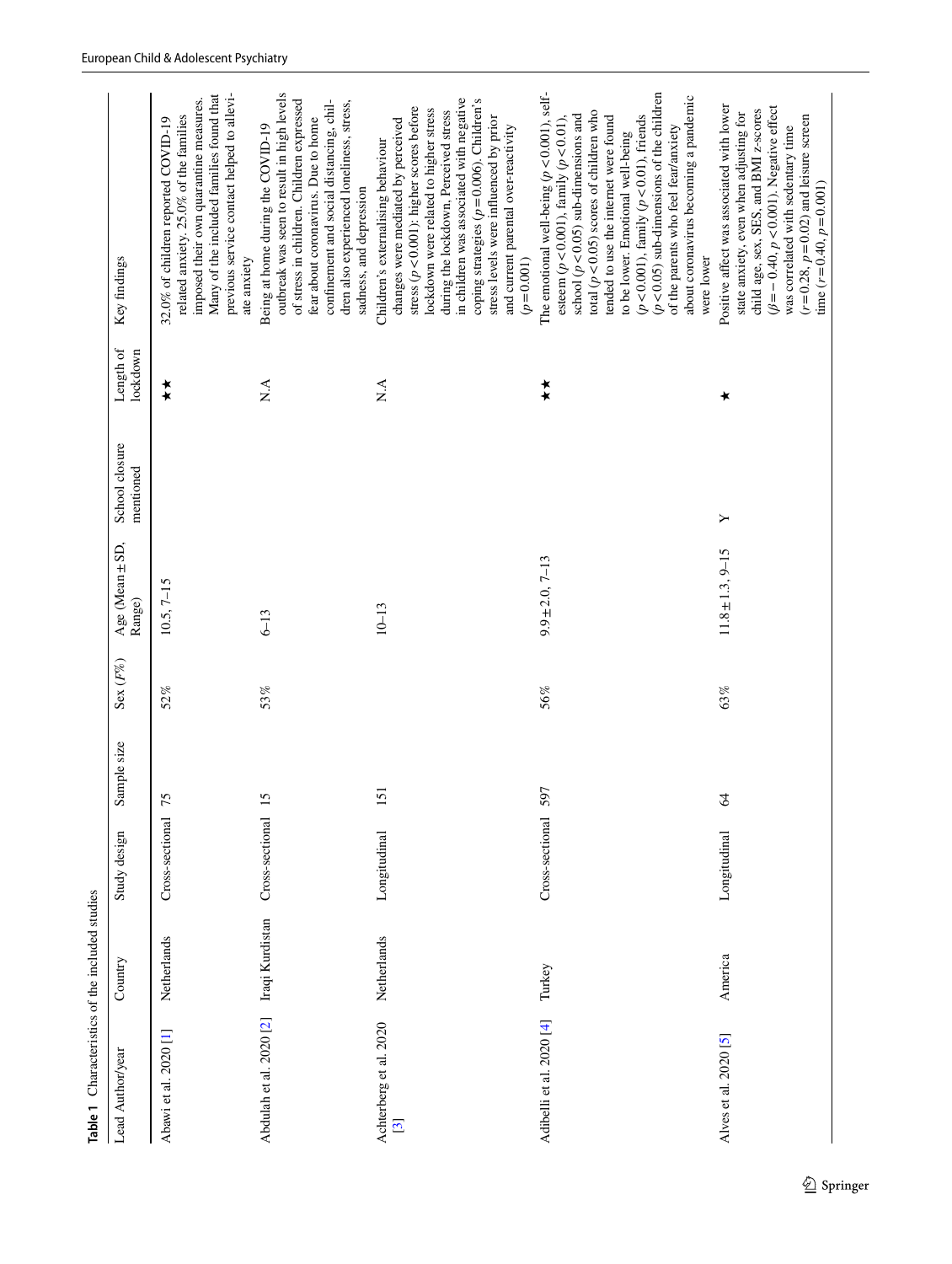| ť<br>ţ<br>ľ<br>ē |  |
|------------------|--|

 $\underline{\textcircled{\tiny 2}}$  Springer

| Table 1 (continued)                                        |          |                 |                |             |                           |                             |                       |                                                                                                                                                                                                                                                                                                                                                                                                                                                             |
|------------------------------------------------------------|----------|-----------------|----------------|-------------|---------------------------|-----------------------------|-----------------------|-------------------------------------------------------------------------------------------------------------------------------------------------------------------------------------------------------------------------------------------------------------------------------------------------------------------------------------------------------------------------------------------------------------------------------------------------------------|
| Lead Author/year                                           | Country  | Study design    | Sample size    | Sex $(F\%)$ | Age (Mean ± SD,<br>Range) | School closure<br>mentioned | Length of<br>lockdown | Key findings                                                                                                                                                                                                                                                                                                                                                                                                                                                |
| Amorim et al. 2020 [6]                                     | Portugal | Cross-sectional | $\delta$       | 69%         | $10.8 \pm 3.1$            |                             | ∧`N                   | $(5.6\%)$ , and impulsivity $(2.8\%)$ . Children<br>compared to 32.1% in the control group<br>higher anxiety levels compared to con-<br>in children with ASD were reported to<br>$(16.7\%)$ , obsessions $(11.1\%)$ , hostility<br>be due to anxiety (41.7%), irritability<br>$(p<0.05)$ . The changes of behaviour<br>with ASD and their parents reported<br>in behaviour in children with ASD<br>72.1% of parents reported a change<br>trols $(p < 0.05)$ |
| Asanov et al. 2021 [7]                                     | Ecuador  | Cross-sectional | 1320           | 53%         | 15.9, 14-18               |                             |                       | scores that are indicative of depression.<br>the key stressors identified by students<br>School closure and social isolation are<br>.6.0% of students have mental health                                                                                                                                                                                                                                                                                    |
| Baptista et al. 2020 [10] Portugal, Brazil Cross-sectional |          |                 | 253            | 48%         | $7.5, 3-15$               | ≻                           | 大大大                   | child's routine during social distancing.<br>72.2% of parents report changes in their<br>Sleep breathing disorders $(p=0.019)$ ,<br>sleep-wake transition disorders<br>$(p=0.022)$ were reported                                                                                                                                                                                                                                                            |
| Bentenuto et al. 2021<br>$\Xi$                             | Italy    | Cross-sectional | $\overline{6}$ | 26%         | $3 - 17$                  |                             | ∧`<br>Z               | with NDDs, the decrease in therapeutic/<br>Significant increases in child's externalis-<br>rehabilitation support predicted higher<br>ing behaviours were seen. In children<br>externalising behaviours                                                                                                                                                                                                                                                     |
| Bignardi et al. 2020<br>[12]                               | ŠК       | Longitudinal    | 168            | 55%         | $7.6 - 11.6$              |                             | ∗                     | Children's depressive symptoms increased<br>down. Non-significant, small changes<br>$(p < 0.001)$ , as relative to before lock-<br>were seen in anxiety and emotional                                                                                                                                                                                                                                                                                       |

problems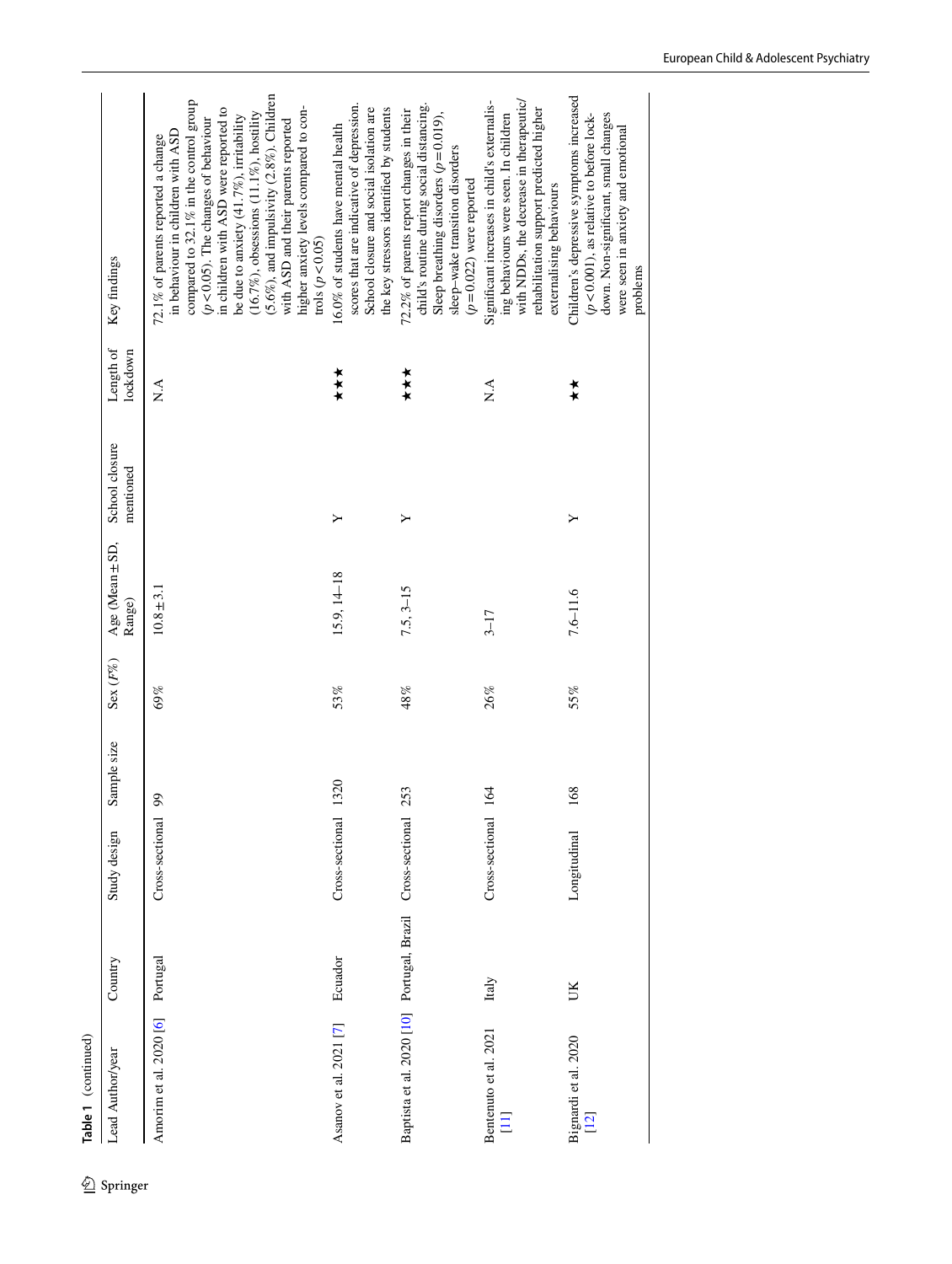| Lead Author/year              | Country | Study design       | Sample size | Sex $(F\%)$ | Age (Mean ± SD,<br>Range) | School closure<br>mentioned | Length of<br>lockdown | Key findings                                                                                                                                                                                                                                                                                                                                                                                                                                                                                                                                                                               |
|-------------------------------|---------|--------------------|-------------|-------------|---------------------------|-----------------------------|-----------------------|--------------------------------------------------------------------------------------------------------------------------------------------------------------------------------------------------------------------------------------------------------------------------------------------------------------------------------------------------------------------------------------------------------------------------------------------------------------------------------------------------------------------------------------------------------------------------------------------|
| Cauberghe et al. 2020<br>[16] | Belgium | Cross-sectional    | 2165        | 67%         | $15.5 \pm 1.6$ , $13-19$  | ≻                           | A.A                   | Adolescents who were anxious used social<br>happiness via active coping $(p < 0.0016)$ .<br>Those who felt lonelier were more likely<br>to use social media to deal with the lack<br>media to adapt to COVID-19 more than<br>as a method of keeping in contact with<br>not influenced by anxiety or loneliness<br>ous coping was found to be positively<br>have a significantly positive effect on<br>of social contact ( $p = 0.004$ ). Humor-<br>indirect effect of anxiety was seen to<br>related to feelings of happiness and<br>friends and family $(p < 0.001)$ . The<br>$(p=0.008)$ |
| Cetin et al. 2020 [17]        | Turkey  | Cross-sectional 76 |             | $30\%$      | $10.1 \pm 2.2$            | ≻                           |                       | of ADHD symptoms and the relationship<br>Sleep problems mediated the relationship<br>between chronotype and the severity of<br>between PTSD symptoms and severity<br>ADHD symptoms                                                                                                                                                                                                                                                                                                                                                                                                         |
| Chen et al. 2020a [19]        | China   | Longitudinal       | 543         | $51\%$      | $10.9 \pm 0.7$            | ≻                           | A.A                   | chological distress at baseline and follow<br>children. A significant predictor of psy-<br>up was seen to be problematic internet-<br>follow up were follow up illness status,<br>predictors for psychological distress at<br>perceived academic performance, and<br>related behaviours. Other significant<br>At follow-up there were greater levels<br>of psychological distress for school<br>problematic smartphone-app usage<br>(p < 0.001)                                                                                                                                            |
| Chen et al. 2020b [18]        | China   | Cross-sectional    | 1036        | 49%         | $6 - 15$                  | Y                           | Χ.Α                   | and 6.6% of participants showed anxiety<br>anxiety during COVID-19. Adolescents<br>11.8% of participants showed depression,<br>18.9% of participants showed anxiety<br>showed higher risk of depression and<br>and depression. Female adolescents<br>$(13-15 \text{ years})$ were seen to be more<br>depressed than younger children                                                                                                                                                                                                                                                       |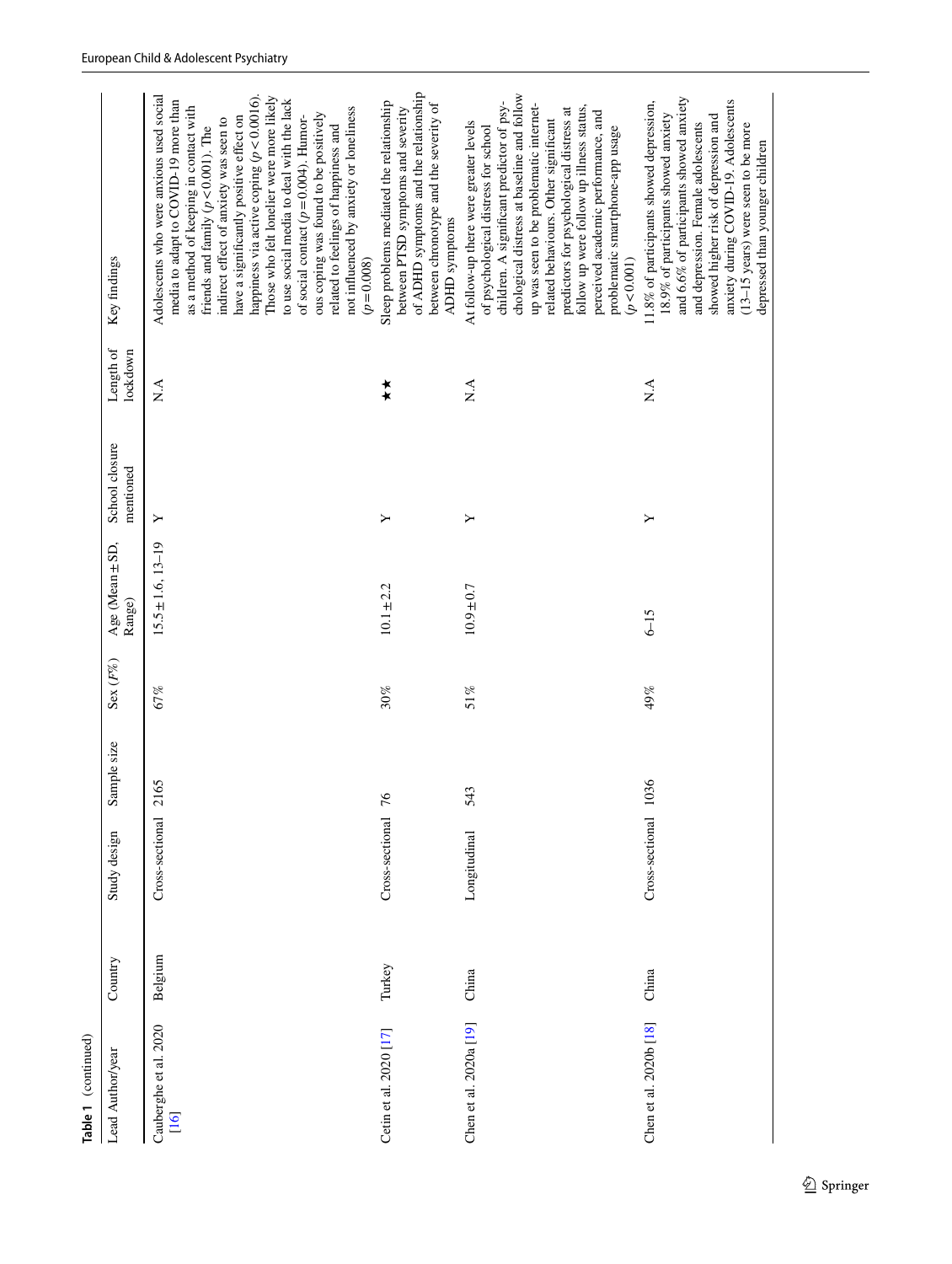| Table 1 (continued) | Range)<br>Sex $(F\%)$<br>Sample size<br>Study design<br>Country<br>Lead Author/year | $12 - 18$<br>52%<br>7772<br>Cross-sectional<br>China<br>Chen et al. 2020 [20]                                                                                                                                                                                                                                                                                                                                                                                              | 65%<br>978<br>Cross-sectional<br>Italy<br>Commodari et al. .2020<br>[25]                                                                                                                                                                                                                                                                                                                                                                                                                                                                                                                                                                                                                                                                                                                                                 | $1.5 - 18$<br>17%<br>$\frac{1}{4}$<br>Longitudinal<br>Italy<br>Conti et al. 2020 [27]                                                                                                                                                                                                                                                                                                                                                                                                                  | 44%<br>463<br>Cross-sectional<br>Italy<br>Cusinato et al. 2020<br>[30]          |
|---------------------|-------------------------------------------------------------------------------------|----------------------------------------------------------------------------------------------------------------------------------------------------------------------------------------------------------------------------------------------------------------------------------------------------------------------------------------------------------------------------------------------------------------------------------------------------------------------------|--------------------------------------------------------------------------------------------------------------------------------------------------------------------------------------------------------------------------------------------------------------------------------------------------------------------------------------------------------------------------------------------------------------------------------------------------------------------------------------------------------------------------------------------------------------------------------------------------------------------------------------------------------------------------------------------------------------------------------------------------------------------------------------------------------------------------|--------------------------------------------------------------------------------------------------------------------------------------------------------------------------------------------------------------------------------------------------------------------------------------------------------------------------------------------------------------------------------------------------------------------------------------------------------------------------------------------------------|---------------------------------------------------------------------------------|
|                     | School closure<br>mentioned<br>Age (Mean ± SD,                                      |                                                                                                                                                                                                                                                                                                                                                                                                                                                                            | $16.6 \pm 1.2, 13 - 20$                                                                                                                                                                                                                                                                                                                                                                                                                                                                                                                                                                                                                                                                                                                                                                                                  |                                                                                                                                                                                                                                                                                                                                                                                                                                                                                                        | ≻<br>$9.7 \pm 3.3, 5 - 17$                                                      |
|                     | Length of<br>lockdown                                                               | ∡<br>Z                                                                                                                                                                                                                                                                                                                                                                                                                                                                     | †<br>★                                                                                                                                                                                                                                                                                                                                                                                                                                                                                                                                                                                                                                                                                                                                                                                                                   | ∗∗                                                                                                                                                                                                                                                                                                                                                                                                                                                                                                     |                                                                                 |
|                     | Key findings                                                                        | ety symptoms for participants who were<br>education were seen to have direct posi-<br>A significant difference was seen in anxi-<br>tive predictive value for depressive and<br>areas ( $p = 0.004$ ). Participants' gender,<br>anxiety symptoms $(p < 0.001)$ . Having<br>from Wuhan compared to other urban<br>19 related work predicted developing<br>relatives who participated in COVID-<br>a relative being infected, and online<br>depressive symptoms $(p < 0.05)$ | $p = 0.005$ ), and compliance with govern-<br>levels than males ( $p < 0.001$ ). Students<br>meals. 18.7% reported disturbances in<br>reported difficulties concentrating and<br>ing. 13.4% reported eating difficulties<br>$(42.6\%)$ , and irritable $(49.6\%)$ . 55.9%<br>heartbeat (18.7%). Significant predic-<br>zone ( $\beta$ =0.090, $p$ =0.004), perceived<br>tors of negative feelings were female<br>fear of getting COVID-19 ( $\beta$ = 0.091,<br>ment measures ( $\beta$ = 0.152, $p$ = 0.001)<br>$(\beta = 0.119 p < 0.001)$ , living in a red<br>Females showed less self-confidence<br>reported feeling tense (40.0%), sad<br>where they forgot to eat or skipped<br>seriousness ( $\beta$ = 0.085, $p$ = 0.007),<br>gender ( $\beta$ = 0.284, $p$ < 0.001), age<br>55.6% reported difficulties sleep- | sive–compulsive $(p < 0.05)$ and thought<br>1.5-5-year-old population was seen as<br>regression models, younger age in the<br>down, familial financial hardship was<br>associated with an increase in psychi-<br>problems increased ( $p < 0.05$ ). In the<br>the 6-18-year-old population, obses-<br>"protective" ( $p < 0.05$ ). During lock-<br>atric symptoms in the 6-18-year-old<br>Within the 1.5-5-year-old population,<br>anxiety ( $p$ <0.05) increased. Within<br>population ( $p < 0.05$ ) | Females obtained higher prosocial behav-<br>iour scores than boys $(p < 0.001)$ |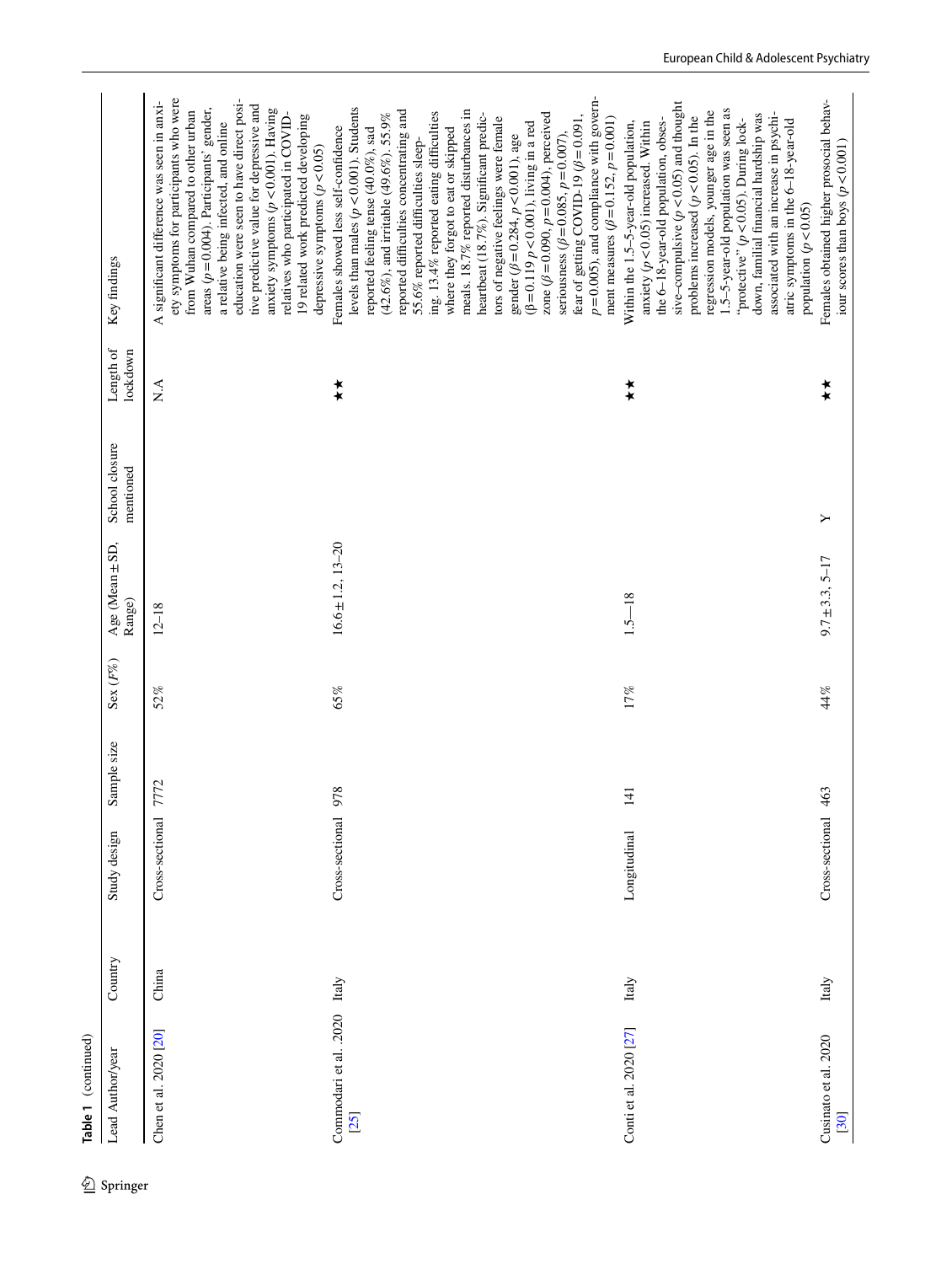| Table 1 (continued)             |                           |                 |             |             |                           |                             |                       |                                                                                                                                                                                                                                                                                                                                                                                                                                                                                                                                                                                                                  |
|---------------------------------|---------------------------|-----------------|-------------|-------------|---------------------------|-----------------------------|-----------------------|------------------------------------------------------------------------------------------------------------------------------------------------------------------------------------------------------------------------------------------------------------------------------------------------------------------------------------------------------------------------------------------------------------------------------------------------------------------------------------------------------------------------------------------------------------------------------------------------------------------|
| Lead Author/year                | Country                   | Study design    | Sample size | Sex $(F\%)$ | Age (Mean ± SD,<br>Range) | School closure<br>mentioned | Length of<br>lockdown | Key findings                                                                                                                                                                                                                                                                                                                                                                                                                                                                                                                                                                                                     |
| Di Giorgio et al. 2020<br>[34]  | Italy                     | Cross-sectional | 245         | 48%         | $4.1, 2-5$                |                             | **                    | $(p=0.003)$ and hyperactivity/inattention<br>issues $(p<0.0001)$ was seen in children<br>Children went to bed on average $\sim$ 53 min<br>later ( $p < 0.0001$ ) and woke up ~ 66 min<br>down. An increase in emotion symp-<br>toms $(p=0.011)$ , conduct problems<br>later ( $p < 0.0001$ ) during the lock-<br>during the lockdown                                                                                                                                                                                                                                                                             |
| Ezpeleta et al. 2020<br>[38]    | Spain                     | Longitudinal    | 226         | 52%         | $13.9 \pm 0.3$            | ≻                           |                       | down in terms of feelings and behaviours<br>quality of their relationships with friends<br>$(p=0.023)$ , how they reacted to the lock-<br>$(p=0.017)$ , and how the disease affected<br>The mental health of adolescents' during<br>siblings ( $p = 0.006$ ), how adults around<br>ment in which they were locked down<br>the COVID-19 lockdown was associ-<br>them were affected by the lockdown<br>adolescents' kept up $(p = 0.005)$ , the<br>$(p=0.001)$ , parents $(p < 0.001)$ , and<br>ated with the activities and routines<br>$(p=0.002)$ , the physical environ-<br>the immediate family $(p = 0.002)$ |
| Francisco et al. 2020<br>[39]   | Italy, Spain,<br>Portugal | Cross-sectional | 1480        | 47%         | $9.2 \pm 4.3, 3 - 18$     |                             | **                    | Approximately one-third of children report<br>being restless, nervous, worried, uneasy,<br>weekdays significantly increased during<br>home confinement for the total sample<br>mean number of hours of sleep during<br>being bored and >40% irritable. The<br>lonely, and anxious. 52.2% report<br>$(p < 0.001, r = 0.30)$                                                                                                                                                                                                                                                                                       |
| Giannopoulou et al.<br>2021[41] | Greece                    | Cross-sectional | 42          | 68%         | $16 - 18$                 | ≻                           | **                    | ety (GAD-7 score $\geq$ 11) rose from 23.8%<br>prevalence of a positive screen for anxi-<br>(PHQ-9 $\geq$ 20) rose from 10 to 27%. The<br>severe anxiety range (GAD-7 $\geq$ 17) rose<br>from $48.5\%$ to 63.8% where those scor-<br>ing within the severe depression range<br>to 49.5%, where those scoring within<br>The prevalence of a positive screen for<br>depression (PHQ-9 score≥11) rose<br>from $3.8\%$ to $20.5\%$                                                                                                                                                                                   |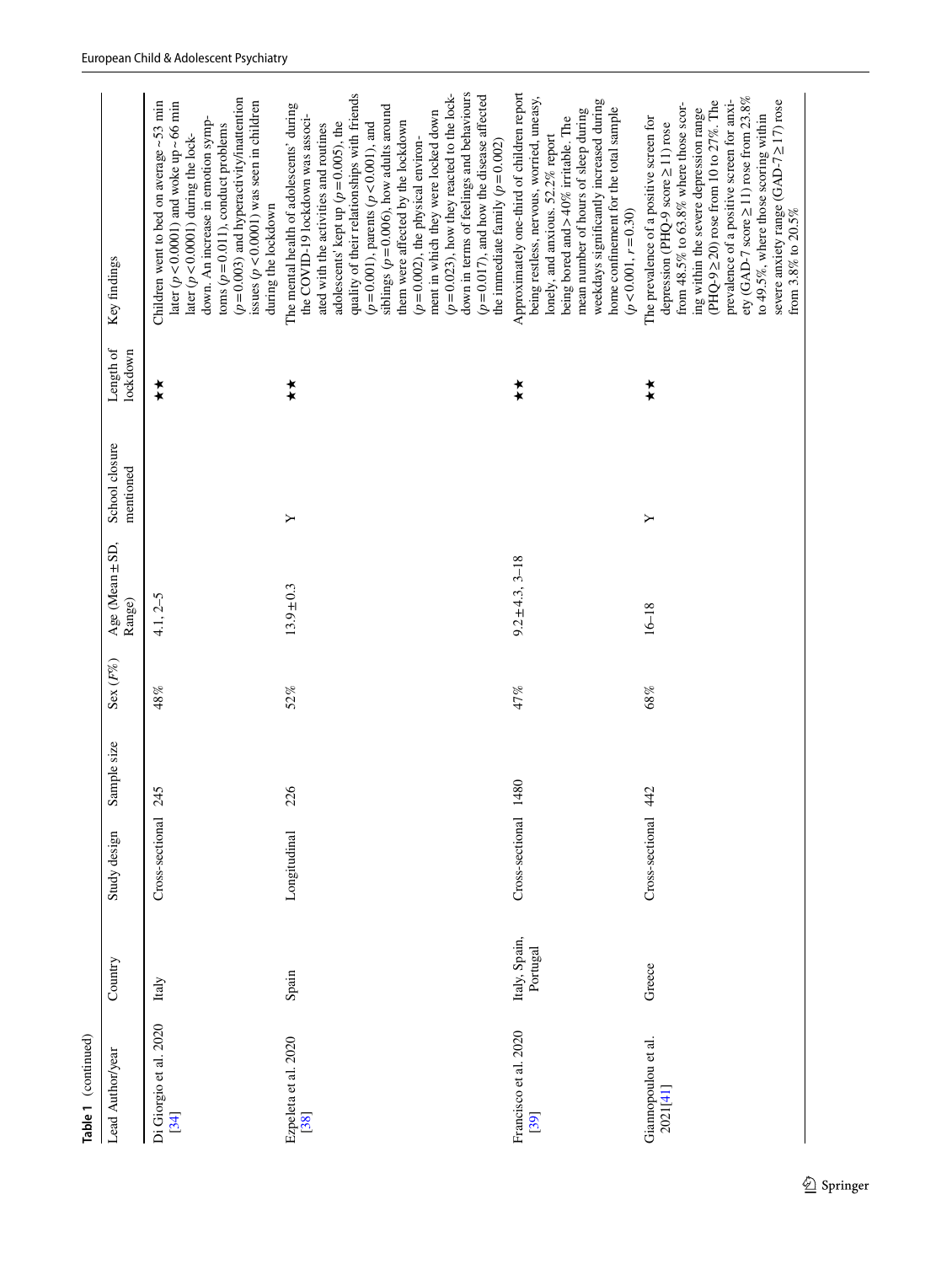|               | Table 1 (continued)              |         |                 |             |             |                           |                             |                       |                                                                                                                                                                                                                                                                                                                                                                                                                                                                                                                                                    |
|---------------|----------------------------------|---------|-----------------|-------------|-------------|---------------------------|-----------------------------|-----------------------|----------------------------------------------------------------------------------------------------------------------------------------------------------------------------------------------------------------------------------------------------------------------------------------------------------------------------------------------------------------------------------------------------------------------------------------------------------------------------------------------------------------------------------------------------|
| م 2∏ Springer | Lead Author/year                 | Country | Study design    | Sample size | Sex $(F\%)$ | Age (Mean ± SD,<br>Range) | School closure<br>mentioned | Length of<br>lockdown | Key findings                                                                                                                                                                                                                                                                                                                                                                                                                                                                                                                                       |
|               | Gimenez-Dasi et al.<br>2020 [42] | Spain   | Longitudinal    | 167         | 42%         | $7.0 \pm 2.6$ , 3-11      |                             | **                    | problems $(p < 0.001)$ , and hyperactivity<br>and impulsivity $(p < 0.001)$ scales from<br>study ( $p < 0.001$ ), emotional regulation<br>Significant differences were seen in the<br>attention ( $p = 0.02$ ), willingness to<br>before to after confinement                                                                                                                                                                                                                                                                                      |
|               | Graell et al. 2020 [44]          | Spain   | Cross-sectional | 365         | 88%         | $14.5 \pm 2.3, 7-15$      |                             |                       | risk of self-harm and suicide. There was<br>order (ED) symptoms despite treatment<br>and severe patients (25.0%) presented a<br>less weight loss monitoring in children<br>admission, 45.5% of patients presented<br>experienced reactivation of eating dis-<br>a more pronounced reactivation of ED<br>irritability and 22.7% presented mood<br>$(p=0.005)$ . Adolescents experienced<br>and non-ED symptoms than children,<br>41.9% of the children and adolescents<br>during confinement ( $p = 0.02$ ). On<br>disturbances, due to confinement |
|               | Idoiaga et al. 2020a<br>[47]     | Spain   | Cross-sectional | 250         | 52%         | $7.1 \pm 2.6$ , 3-12      |                             | ∗∗                    | Lockdown was reported to result in mixed<br>and anger. Children expressed difficulty<br>outdoor exercise in lockdown, resulting<br>happy and relaxed to fear, nervousness,<br>due to the deprivation of fresh air and<br>worry, loneliness, sadness, boredom,<br>emotions in children; ranging from<br>in a more sedentary state                                                                                                                                                                                                                   |
|               | Idoiaga et al. 2020b<br>$[48]$   | Spain   | Cross-sectional | 228         | 52%         | $7.1 \pm 2.6, 3 - 12$     | ≻                           | **                    | feeling safe, calm, and happy. Older chil-<br>more concern over the highly contagious<br>sadness, fear, concern and nervous when<br>nervous, lonely, sad and angry, but also<br>tions due to lockdown as being scared,<br>dren who are 6-12 years of age report<br>nature of COVID-19, and experience<br>Children experienced conflicting emo-<br>asked about coronavirus                                                                                                                                                                          |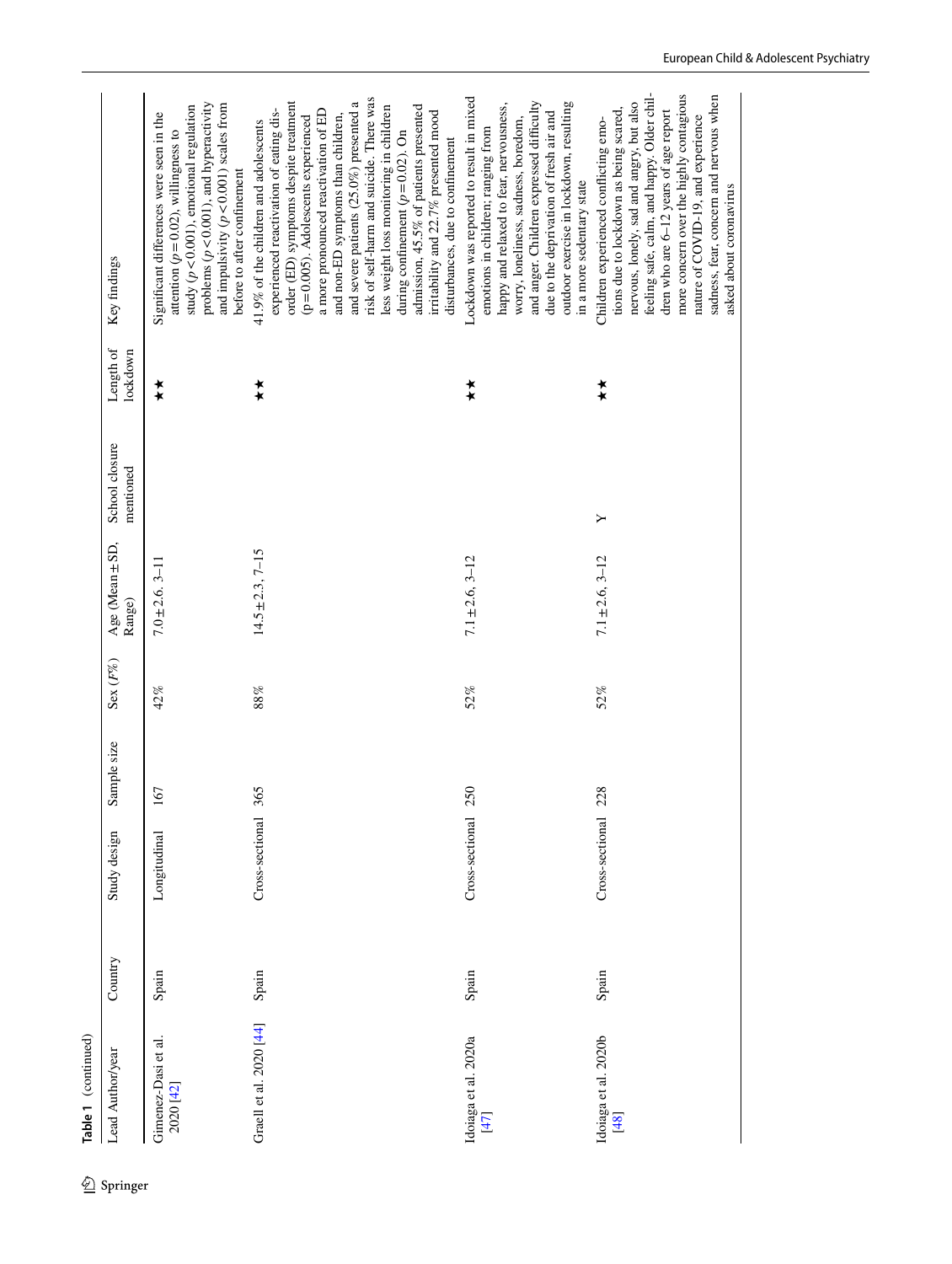| Table 1 (continued)          |         |                               |             |             |                           |                             |                       |                                                                                                                                                                                                                                                                                                                                                                                                                                                                                                                                                                                                                                                |
|------------------------------|---------|-------------------------------|-------------|-------------|---------------------------|-----------------------------|-----------------------|------------------------------------------------------------------------------------------------------------------------------------------------------------------------------------------------------------------------------------------------------------------------------------------------------------------------------------------------------------------------------------------------------------------------------------------------------------------------------------------------------------------------------------------------------------------------------------------------------------------------------------------------|
| Lead Author/year             | Country | Study design                  | Sample size | Sex $(F\%)$ | Age (Mean ± SD,<br>Range) | School closure<br>mentioned | Length of<br>lockdown | Key findings                                                                                                                                                                                                                                                                                                                                                                                                                                                                                                                                                                                                                                   |
| Kilinçel et al. 2020 [51]    | Turkey  | Cross-sectional               | 745         | 70%         | $16.8 \pm 1.7, 12 - 18$   | ≻                           | ∡<br>Z                | mostly used the television as a source of<br>psychiatric treatment had higher anxiety<br>schools and home-quarantine due to the<br>information about COVID-19, the state<br>pandemic $(p=0.001)$ . In the group that<br>anxiety scores were higher (OR = $2.4$ ).<br>and loneliness due to the closure of<br>Adolescents previously referred for<br>Young people experienced anxiety<br>scores $(OR = 4.4)$                                                                                                                                                                                                                                    |
| Larsen et al. 2020 [53]      | Norway  | Longitudinal                  | 42          | 55%         | $11.4 \pm 2.6$            |                             |                       | experience, family stress and instability,<br>missing friends and worry about virus<br>tive, and worry reactions and COVID-<br>Results showed significant associations<br>infection $(p<0.001)$ . Older children<br>between emotional, somatic/cogni-<br>19 related predictors: home school<br>reported more negative reactions                                                                                                                                                                                                                                                                                                                |
| Lecuelle et al. 2020<br>[54] | France  | Retrospective<br>Longitudinal | 92          |             | 29.6 months               |                             |                       | $(p=0.02)$ and length $(p=0.01)$ of naps.<br>$(p < 0.001)$ . Frequency of parasonnia<br>increased from 6.0 to 7.1 ( $p = 0.003$ )<br>The lockdown reduced the frequency<br>Nocturnal sleep duration increased                                                                                                                                                                                                                                                                                                                                                                                                                                  |
| Liang et al. 2020 [56]       | Italy   | Cross-sectional               | 074         | 48%         | $9.0 \pm 2.0, 6 - 12$     | ≻                           | ∧`N                   | and more bored $(p < 0.01)$ in comparison<br>regions $(p<0.001)$ . Children in northern<br>death ( $p < 0.001$ ), more easily alarmed<br>$(p < 0.01)$ , and more afraid of COVID-<br>northern areas were sadder $(p < 0.001)$<br>differed significantly between the two<br>central areas. There were also signifi-<br>cant differences seen regarding mood<br>quarantine. The symptoms of anxiety<br>19 infection $(p < 0.001)$ , compared to<br>89.7% of children were affected during<br>symptoms ( $p < .01$ ). Children in the<br>$(p<0.001)$ , more preoccupied with<br>areas appeared to be more worried<br>to children in central areas |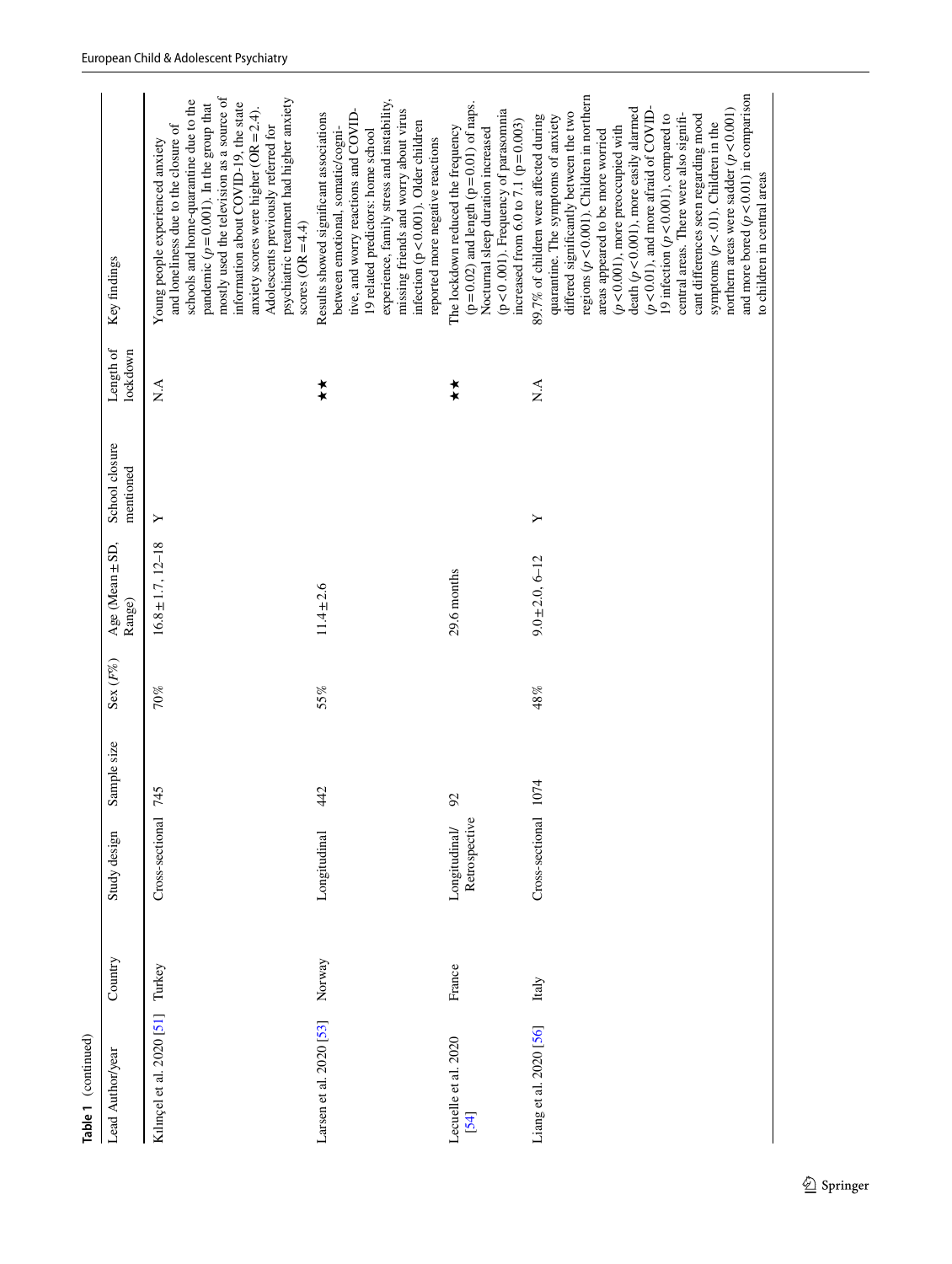|                   | Table 1 (continued)               |           |                 |             |               |                           |                             |                       |                                                                                                                                                                                                                                                                                                                                                                                                                                                                                                                                                                                                                                                  |
|-------------------|-----------------------------------|-----------|-----------------|-------------|---------------|---------------------------|-----------------------------|-----------------------|--------------------------------------------------------------------------------------------------------------------------------------------------------------------------------------------------------------------------------------------------------------------------------------------------------------------------------------------------------------------------------------------------------------------------------------------------------------------------------------------------------------------------------------------------------------------------------------------------------------------------------------------------|
| <u>⁄</u> Springer | Lead Author/year                  | Country   | Study design    | Sample size | Sex $(F\%)$   | Age (Mean ± SD,<br>Range) | School closure<br>mentioned | Length of<br>lockdown | Key findings                                                                                                                                                                                                                                                                                                                                                                                                                                                                                                                                                                                                                                     |
|                   | Liebana-Presa et al.<br>2020 [57] | Spain     | Cross-sectional | 300         | $\mathcal{S}$ | $14.0 \pm 1.0, 13 - 17$   |                             | ∗∗                    | There was a strong correlation between the<br>intention to use cannabis, the component<br>tions in stress ( $r = 0.778$ ). Regarding the<br>manifestations $(r=0.260)$ , physiological<br>physiological and emotional manifesta-<br>cantly correlated with stress: emotional<br>$(r = 0.300)$ and behavioural $(r = 0.412)$<br>of attitude toward its use is signifi-                                                                                                                                                                                                                                                                            |
|                   | Liu et al. 2020 [59]              | China     | Cross-sectional | 1264        | 44%           | $9.8, 7 - 12$             | ≻                           | ∧`N                   | lower hyperactivity-inattention risk (OR:<br>Children who did physical activity had a<br>2 days/week), compared to children who<br>1-2 days/week; OR: 0.55 for more than<br>cial behaviours problems (OR: 0.65 for<br>more than 2 days/week) and less proso-<br>$(6.3\%)$ and emotional problems $(4.7\%)$ .<br>Amongst children, prosocial behaviours<br>lems (6.6%), hyperactivity-inattention<br>$0.44$ for 1-2 days/week; OR: $0.56$ for<br>conduct problems (7.0%), peer prob-<br>prevalence was 10.3%, followed by<br>did not exercise                                                                                                     |
|                   | Magson et al. 2020 [62]           | Australia | Longitudinal    | 248         | $51\%$        | $14.4 \pm 0.5, 13 - 16$   | Y                           | ∡<br>Z                | culties $(p < 0.001)$ , and increased conflict<br>Adolescents reported a significant increase<br>$(p = 0.042)$ , media $(p = 0.035)$ , and social<br>worries $(p < 0.001)$ , online learning diffi-<br>toms $(p < 0.001)$ and anxiety $(p < 0.001)$ ,<br>anxiety at follow up was associated with<br>with parents ( $p = 0.007$ ). An increase in<br>gender ( $p = 0.041$ ), COVID-19 distress<br>alongside a decrease in life satisfaction<br>was associated with COVID-19 related<br>An increase in depression at follow-up<br>$(p<0.001)$ from baseline to follow-up.<br>in the experience of depressive symp-<br>disconnection $(p < 0.001)$ |
|                   | Majeed et al. 2020 [63]           | Pakistan  | Cross-sectional | 63          | $51\%$        | $13 - 17$                 | ≻                           | ∧`<br>Z               | irritability and expressions of anger were<br>depression, anxiety, and anger. Females<br>more anger problems $(p=0.01)$ . Severe<br>Most adolescents showed symptoms of<br>$(p=0.01)$ , whereas males reported<br>reported more somatic complaints<br>reported                                                                                                                                                                                                                                                                                                                                                                                   |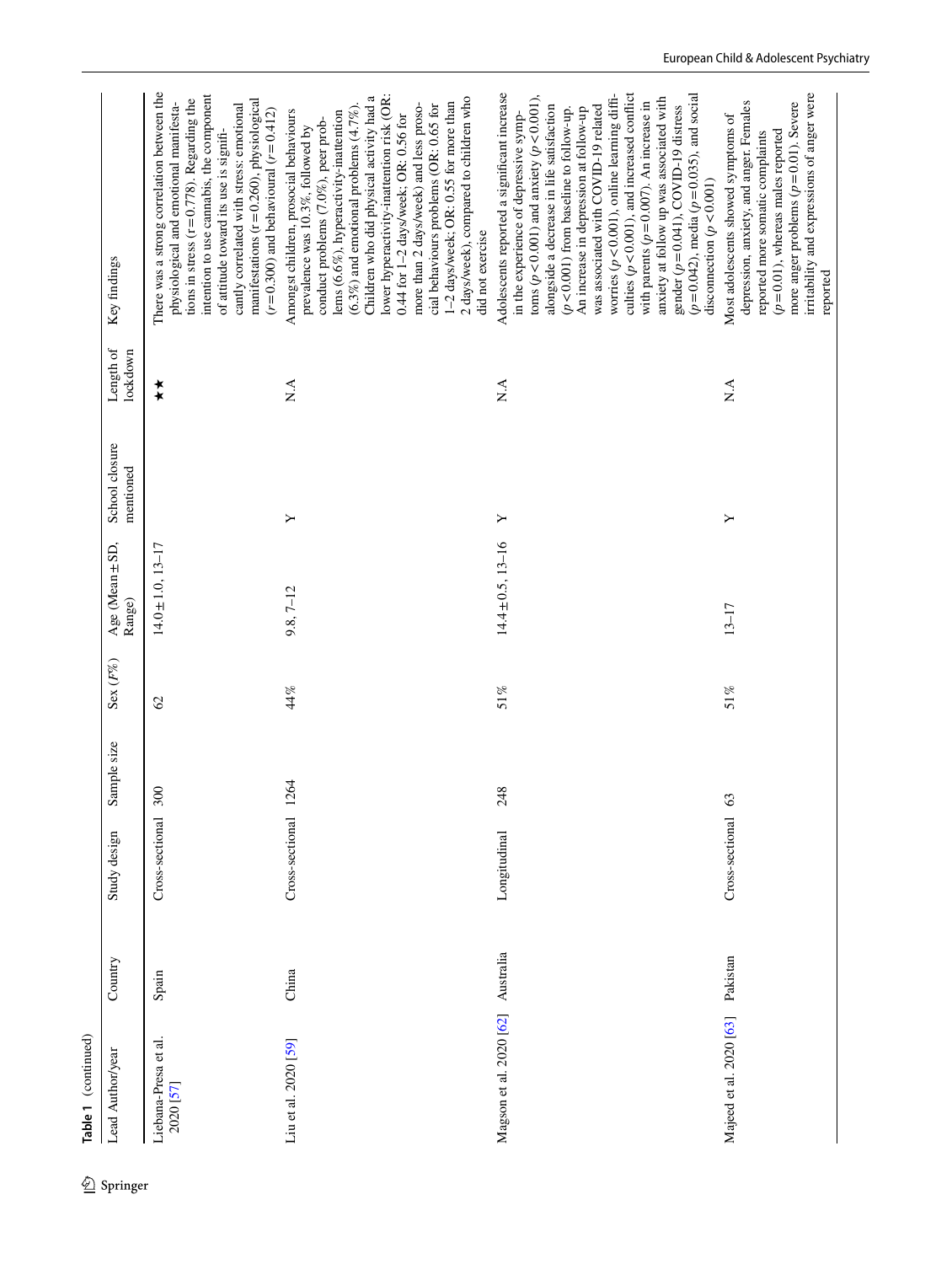| Lead Author/year                      | Country    | Study design    | Sample size | Sex $(F\%)$ | Age (Mean ± SD,<br>Range) | School closure<br>mentioned | Length of<br>lockdown | Key findings                                                                                                                                                                                                                                                                                                                                                                                                                                                                                                                                                   |
|---------------------------------------|------------|-----------------|-------------|-------------|---------------------------|-----------------------------|-----------------------|----------------------------------------------------------------------------------------------------------------------------------------------------------------------------------------------------------------------------------------------------------------------------------------------------------------------------------------------------------------------------------------------------------------------------------------------------------------------------------------------------------------------------------------------------------------|
| Mallik et al. 2021 [64]               | Bangladesh | Cross sectional | 552         | A.A         | $10.4 \pm 4.1, 4 - 17$    |                             | $\vec{X}$             | tion between boys with conduct disorder<br>$(5.4\%) (p < 0.05)$ . A significant associa-<br>respectively. Hyperactivity significantly<br>was seen. During lockdown, the preva-<br>boys and girls were $32.8\%$ and $25.5\%$ ,<br>during the lockdown period $(p < 0.05)$<br>emotional disorders $(9.4\%)$ than boys<br>lence of conduct disorder among the<br>increased amongst boys during lock-<br>Pre-lockdown, females reported more<br>down $(p < 0.001)$                                                                                                 |
| Morgul et al. 2020 [72]               | UK         | Cross-sectional | 927         | ΛÁ          | $5 - 11$                  | ≻                           |                       | (64.5%), sad (43.4%), frustrated (61.4%),<br>Children were more bored $(73.8\%)$ , lonely<br>pre-COVID-19 period. During the lock-<br>irritable (57.1%), restless (52.9%), wor-<br>down, children spent significantly more<br>time using screens $(p < 0.001)$ , and less<br>time doing physical activity ( $p < 0.001$ )<br>tive with the rest of the family $(29.7\%)$<br>during the lockdown compared to the<br>ried (52.4%), angry (48.6%), anxious<br>$(45.2\%)$ , and were more argumenta-<br>and sleeping $(p=0.001)$                                   |
| Mourouvaye et al. 2020 France<br>[73] |            | Longitudinal    | 234         | 72%         | $13.4 \pm 1.8, 7 - 17$    |                             |                       | behaviour during the lockdown (IRR:<br>We found a significant decrease in the<br>incidence of admissions for suicide<br>$0.46,95\%$ CI: $0.24$ to $0.86$ )                                                                                                                                                                                                                                                                                                                                                                                                     |
| Nonweilier et al. 2020<br>$[74]$      | UK         | Cross-sectional | 371         | 29%         | $4 - 15$                  |                             | **                    | Participants with ADHD showed inflated<br>participants with ASD showed decreased<br>prosocial behaviours $(p = 0.04)$ . Females<br>$(p<0.001)$ and conduct problems (28%<br>vs. $9\%$ ) ( $p < 0.001$ ), and fewer prosocial<br>with ASD had higher emotional symp-<br>Young people with neurodevelopmental<br>behaviours (54% vs. 22%) ( $p < 0.001$ )<br>disorders, compared to neurotypical<br>controls, had a higher prevalence of<br>toms compared to males ( $p < 0.001$ )<br>emotional symptoms (42% vs. 15%)<br>conduct problems ( $p < 0.01$ ), while |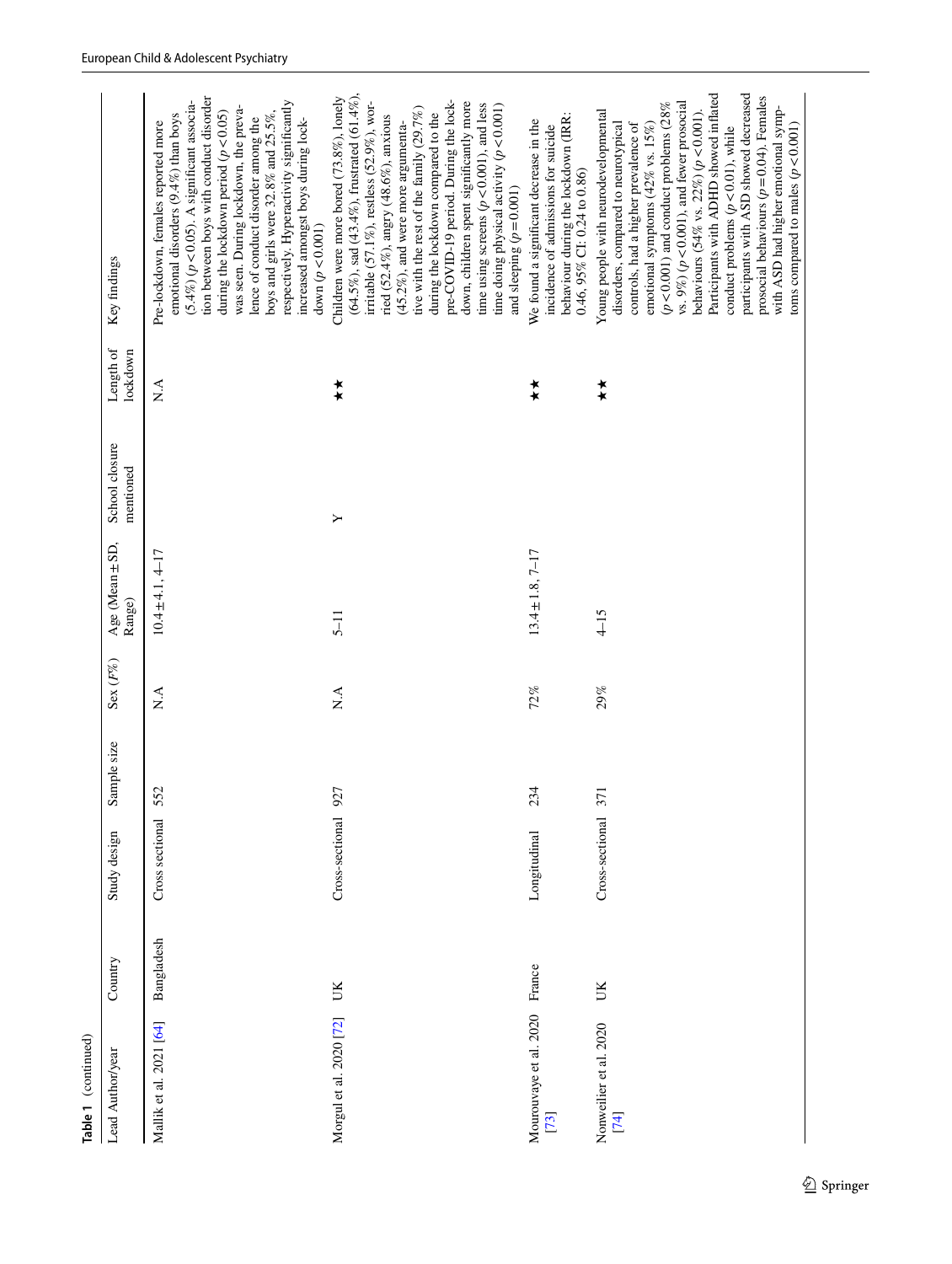| Lead Author/year         | Country       | Study design    | Sample size | Sex $(F\%)$ | Age (Mean ± SD,<br>Range) | School closure<br>mentioned | Length of<br>lockdown   | Key findings                                                                                                                                                                                                                                                                                                                                                                                                                                                                                                           |
|--------------------------|---------------|-----------------|-------------|-------------|---------------------------|-----------------------------|-------------------------|------------------------------------------------------------------------------------------------------------------------------------------------------------------------------------------------------------------------------------------------------------------------------------------------------------------------------------------------------------------------------------------------------------------------------------------------------------------------------------------------------------------------|
| Orgilés et al. 2020 [75] | Spain & Italy | Cross-sectional | 1143        | 48%         | $9.1 \pm 4.2, 3 - 18$     | ≻                           | $\mathbf{N}.\mathbf{A}$ | symptoms seen were difficulty concen-<br>During quarantine, 85.7% of the parents<br>loneliness (31.3%) ( $p$ < 0.001), uneasi-<br>restlessness (38.8%) $(p < 0.001)$ , nerv-<br>ousness $(38\%) (p < 0.001)$ , feelings of<br>ness (30.4%) ( $p < 0.001$ ), and worries<br>children's emotional state and behav-<br>trating $(76.6\%) (p < 0.001)$ , boredom<br>iours. In children, the most frequent<br>reported perceived changes in their<br>(52%), irritability (39%) ( $p < 0.05$ ),<br>$(30.1\%)$                |
| Patra et al. 2020 [78]   | India         | Cross-sectional | 225         | 38%         | 11.0                      | ≻                           | $\sum_{i=1}^{n}$        | "anger". 3% of children worsened in the<br>worsening of child behaviour regarding<br>$>90\%$ of parents reported improvements<br>domains of "neatness ability" and "eat-<br>logical health. 30% of parents reported<br>in their child's physical and psycho-<br>ing behaviour"                                                                                                                                                                                                                                         |
| Pisano et al. 2020 [79]  | Italy         | Cross-sectional | 5989        |             | $4 - 10$                  | ≻                           | A.A                     | lems. 34.3% displayed nervousness when<br>excessive demands, 21% presented mood<br>seemed wiser and more thoughtful. 93%<br>or on TV. 31% seemed calmer and 50%<br>54% of children showed increased irrita-<br>changes and 20% reported sleep prob-<br>bility, intolerance to rules, whims and<br>the pandemic was mentioned at home<br>seemed able to adapt to the pandemic<br>restrictions                                                                                                                           |
| Pons et al. 2020 [80]    | Spain         | Cross-sectional | 544         | 49%         | $15.9 \pm 1.5$            |                             |                         | social dysfunction $(3.5 \pm 1.5)$ ( $p < 0.001$ )<br>symptoms. 54.8% of the sample reported<br>lockdown with high mental health issues<br>life-spheres and moderate mental health<br>high negative impact of the COVID-19<br>reported a medium negative impact on<br>Young athletes reported higher anxious/<br>issues. 15.3% of the sample showed a<br>on life-spheres and few mental health<br>depressive $(3.5 \pm 1.0) (p < 0.001)$ and<br>a low negative impact of lockdown<br>issues. 30.0% of the participants |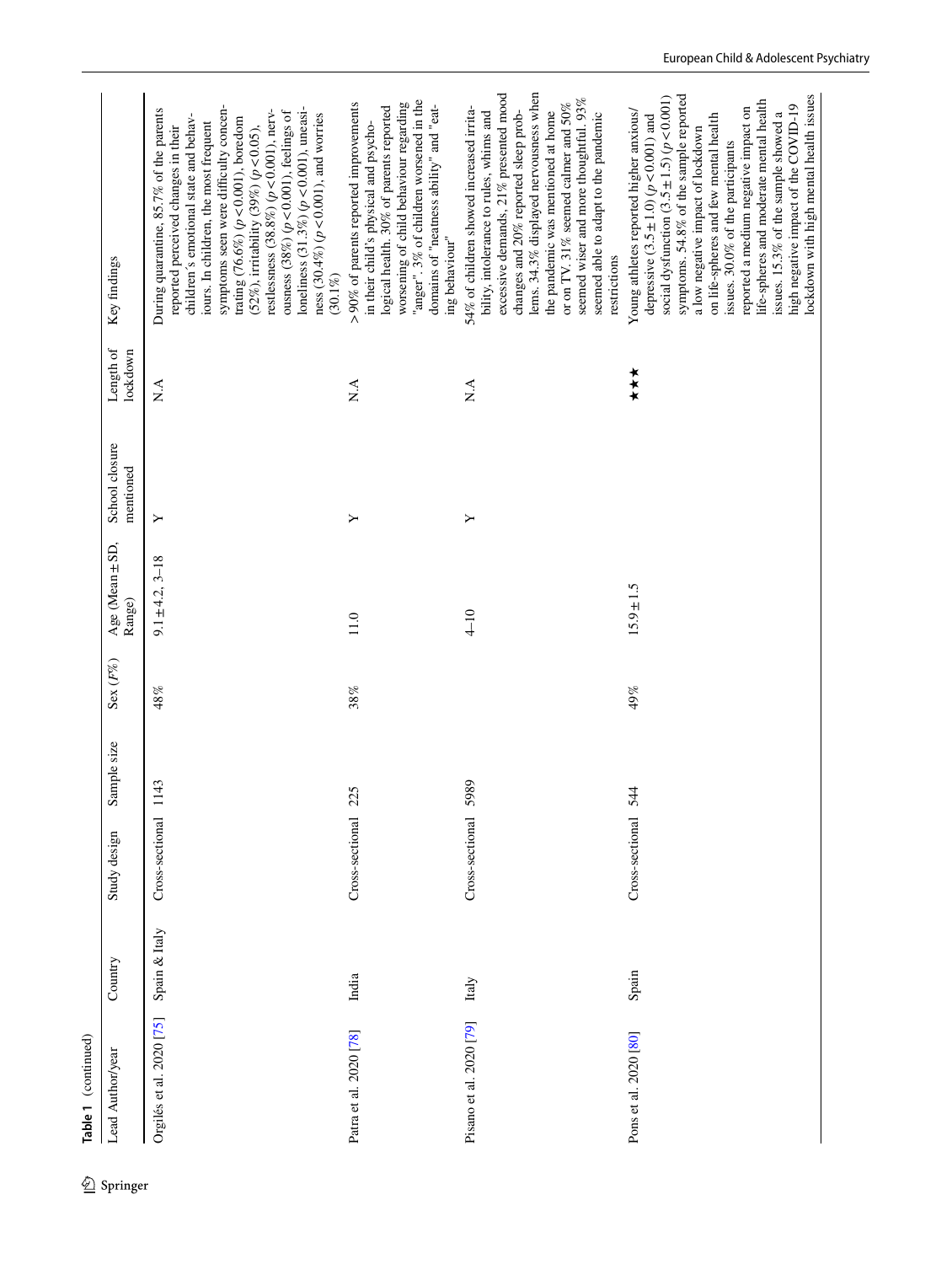| Table 1 (continued)     |           |                 |             |             |                           |                             |                       |                                                                                                                                                                                                                                                                                                                                                                                                                                                                                                                                                                                                  |
|-------------------------|-----------|-----------------|-------------|-------------|---------------------------|-----------------------------|-----------------------|--------------------------------------------------------------------------------------------------------------------------------------------------------------------------------------------------------------------------------------------------------------------------------------------------------------------------------------------------------------------------------------------------------------------------------------------------------------------------------------------------------------------------------------------------------------------------------------------------|
| Lead Author/year        | Country   | Study design    | Sample size | Sex $(F\%)$ | Age (Mean ± SD,<br>Range) | School closure<br>mentioned | Length of<br>lockdown | Key findings                                                                                                                                                                                                                                                                                                                                                                                                                                                                                                                                                                                     |
| Radwan et al. 2020 [82] | Palestine | Cross-sectional | 942         | 66%         | $6 - 18$                  | Y                           | ★★                    | COVID-19 ( $r = 0.891$ , $p < 0.001$ ) and the<br>a significant positive correlation between<br>on a student's age and gender $(p < 0.001)$<br>social media and spreading panic about<br>students ( $p < 0.001$ ). This study showed<br>effect of social media panic depending<br>ing significantly greater fear than male<br>78.1% of students were psychologically<br>affected. Female students were more<br>psychologically affected, experienc-                                                                                                                                              |
| Ren et al. 2020 [83]    | China     | Cross-sectional | 1487        | 51%         | $13.1 \pm 1.6$ , $10-17$  | ≻                           |                       | quarantine was impacted by the presence<br>associated with a decrease in adolescent<br>especially the case in older adolescents<br>Adolescents' depressive symptoms after<br>$(p<0.001)$ . All types of routine were<br>the quarantine ( $p < 0.001$ ); this was<br>of cases in their community during<br>depressive symptoms (p<0.001)                                                                                                                                                                                                                                                          |
| Romero et al. 2020 [85] | Spain     | Longitudinal    | 1049        | 50%         | $7.3 \pm 2.4, 3 - 12$     | ≻                           |                       | parents' perceived distress and emotional<br>12 years old) showed the lowest increase<br>counterparts. Older children (aged 10 to<br>parenting distress and specific parenting<br>affected by age ( $\beta = -0.10$ , $p < 0.01$ and<br>practices. Preschool children (aged 3 to<br>lems and hyperactivity were negatively<br>in hyperactivity. Child's conduct prob-<br>6 years old) showed a higher increase<br>in conduct problems and hyperactiv-<br>ity as compared to their school-aged<br>Child adjustment was influenced by<br>response to the COVID-19 crisis,<br>$B = -0.09, p < 0.05$ |
| Sama et al. 2020 [86]   | India     | Cross-sectional | 310         | 42%         | Children                  |                             |                       | of increased irritation and 51.2% of chil-<br>18.7% of parents reported symptoms of<br>increased usage of the electronic equip-<br>dren reported increased signs of anger;<br>73.1% of the children were having signs<br>the child's diet, sleep, weight, and the<br>depression and 17.6% of parents also<br>amongst their children. These factors<br>were also affected by the changes in<br>mentioned the symptoms of anxiety<br>ment                                                                                                                                                          |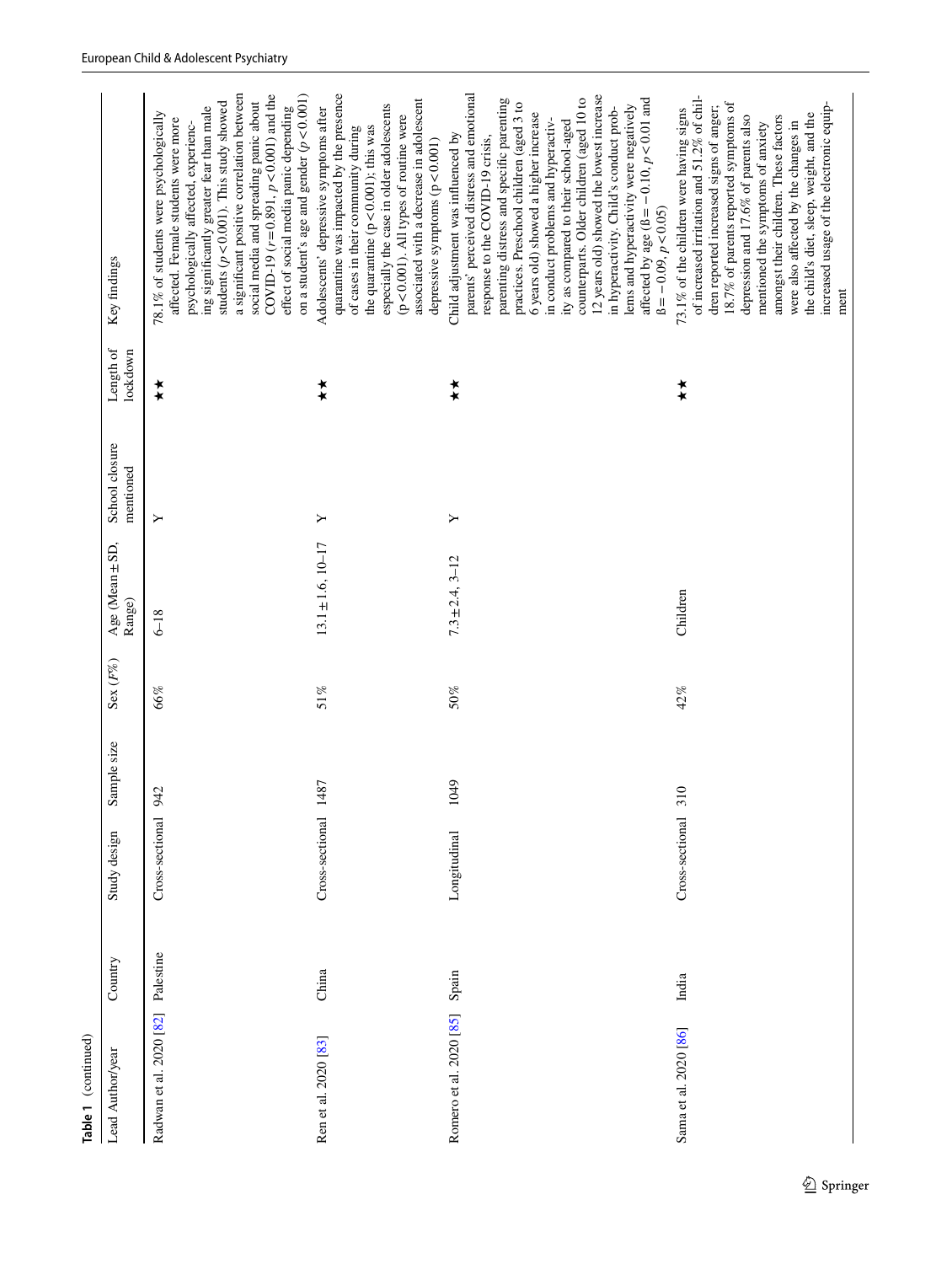| Table 1 (continued)<br>Lead Author/year | Country | Study design    | Sample size    | $Sex$ $(F\%)$ | Age (Mean ± SD,<br>Range) | School closure<br>mentioned | Length of<br>lockdown | Key findings                                                                                                                                                                                                                                                                                                                                                                                                                                                                                                                                                                                                                                                                                                                                                                                         |
|-----------------------------------------|---------|-----------------|----------------|---------------|---------------------------|-----------------------------|-----------------------|------------------------------------------------------------------------------------------------------------------------------------------------------------------------------------------------------------------------------------------------------------------------------------------------------------------------------------------------------------------------------------------------------------------------------------------------------------------------------------------------------------------------------------------------------------------------------------------------------------------------------------------------------------------------------------------------------------------------------------------------------------------------------------------------------|
| Saurabh et al. 2020 [87]                | India   | Cross-sectional | $\overline{5}$ | 15%           | $15.4, 9 - 18$            |                             | A.A                   | reported during the quarantine were $69\%$<br>adolescents. The most common feelings<br>tress than non-quarantined children and<br>helplessness, and 62% experienced fear<br>experienced greater psychological dis-<br>Children and adolescents in quarantine<br>experienced worry, 66% experienced                                                                                                                                                                                                                                                                                                                                                                                                                                                                                                   |
| Shah et al. 2020a [89]                  | India   | Cross-sectional | 423            | 46%           | $12.3 \pm 1.6$ , $11-15$  | ≻                           | ∧`N                   | friends (80%). 5.4% of young people felt<br>and 12.5% were 'down on oneself.' 58%<br>social media was associated with higher<br>unhappy. 24.3% reported worrying a lot<br>risk of anxiety or depressive symptoms<br>less fun, and 23.4% were feeling sad or<br>any anything unusual. Increased use of<br>to lockdown. The common reasons for<br>of children were happy to spend more<br>which were fear of acquiring COVID-<br>time with family and 33% did not feel<br>social problems, of which, 25.2% had<br>hopeless, 25.2% seemed to be having<br>19 infection (60%), not able to attend<br>30.7% of children experienced psycho-<br>anxiety or depressive symptoms due<br>school (56%), and not able to meet                                                                                   |
| Shah et al. 2020b [88]                  | India   | Longitudinal    | 48             | $10\%$        | $9.8 \pm 3.7$             | Υ                           | ΛÁ                    | distressed for not being able to go out of<br>time from the parents $(35.5\%)$ , and were<br>disturbing/disruptive behaviour (47.7%)<br>in children. Regarding the behaviour of<br>an increase in anxiety (29.1%), feelings<br>irritability (37.5%), and shouting at the<br>child $(43.8\%)$ , verbal abuse $(25\%)$ , and<br>family members, there was increase in<br>punishing the child (27.1%). Addition-<br>level (50.1%), irritability $(45.8\%)$ , and<br>of boredom (35.4%), demanded more<br>ally, there was an increase in praising<br>child (72.9%). Children also reported<br>During the lockdown period, there was<br>$(67.6\%)$ and spending time with the<br>shown by an increase in the activity<br>worsening of symptoms of ADHD<br>$[OR = 1.83, p = 0.001]$<br>the home $(39.6\%)$ |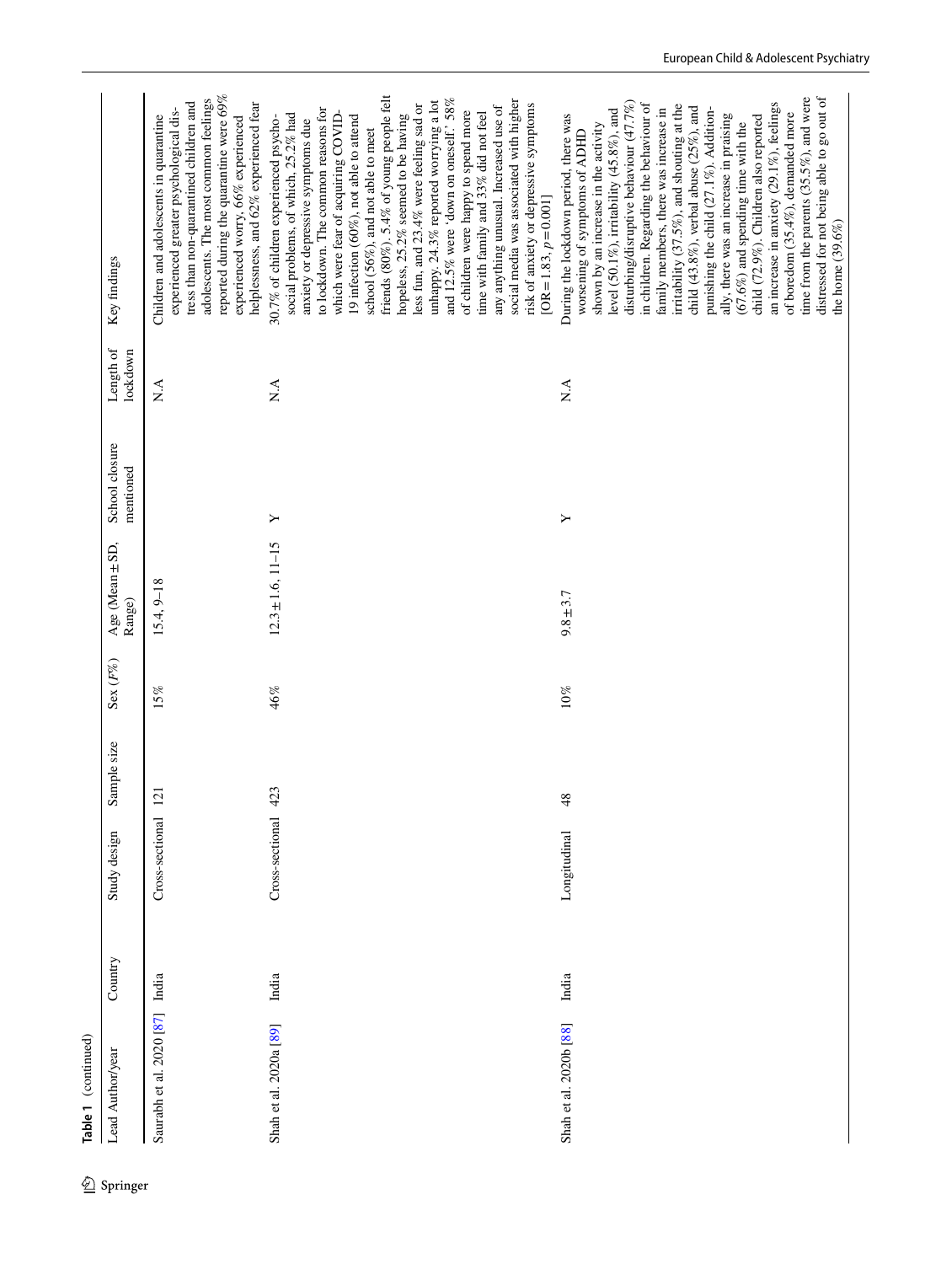| Lead Author/year             | Country | Study design    | Sample size | Sex $(F\%)$ | Age (Mean ± SD,<br>Range) | School closure<br>mentioned | Length of<br>lockdown | Key findings                                                                                                                                                                                                                                                                                                                                                                                                                                                                                                                                                                                                                                                                                                  |
|------------------------------|---------|-----------------|-------------|-------------|---------------------------|-----------------------------|-----------------------|---------------------------------------------------------------------------------------------------------------------------------------------------------------------------------------------------------------------------------------------------------------------------------------------------------------------------------------------------------------------------------------------------------------------------------------------------------------------------------------------------------------------------------------------------------------------------------------------------------------------------------------------------------------------------------------------------------------|
| Smirni et al. 2020 [90]      | Italy   | Cross-sectional | 148         | 57%         | $17.9 \pm 1.2, 17 - 19$   |                             | ∡<br>Z                | pandemic. > 50% items on the SAS tool<br>reached a high anxiety score. The most<br>anxiety-provoking symptom for older<br>adolescents was breathing difficulties<br>adolescents during the COVID-19<br>Anxiety scores were high for older                                                                                                                                                                                                                                                                                                                                                                                                                                                                     |
| Spinelli et al. 2020 [91]    | Italy   | Cross-sectional | 854         | $50\%$      | $7.1 \pm 3.4, 2 - 14$     |                             |                       | stress. Parent stress is significantly corre-<br>ioural and emotional problems is medi-<br>Quarantine's impact on children's behav-<br>lated with hyper-inattention in children<br>ated by parent's individual and dyadic<br>(R:0.44, p<0.001)                                                                                                                                                                                                                                                                                                                                                                                                                                                                |
| Tang et al. 2020 [94]        | China   | Cross-sectional | 4342        | 49%         | $11.9 \pm 2.3, 6 - 17$    |                             |                       | COVID-19 experienced less depression<br>and stress (15.2%) were common dur-<br>ing the pandemic. Children who had<br>$(p < 0.001)$ , anxiety $(p < 0.001)$ , and<br>Anxiety (24.9%), depression (19.7%),<br>discussions with their parents about<br>stress $(p < 0.001)$                                                                                                                                                                                                                                                                                                                                                                                                                                      |
| Troncone et al. 2020<br>[96] | Italy   | Cross-sectional | 414         | $57\%$      | $13 \pm 3, 8 - 19$        | ≻                           | *<br>*                | Female gender ( $p < 0.0001$ ) was found to<br>8.7% of participants with Type 1 diabetes<br>cating the disordered eating behaviours.<br>be a significant predictor of disordered<br>and 13.4% of controls had scores indi-<br>eating behaviours                                                                                                                                                                                                                                                                                                                                                                                                                                                               |
| Waite et al. 2020 [100]      | UК      | Longitudinal    | 2673        | 48%         | $4 - 16$                  |                             | ∗                     | deterioration in mental health symptoms<br>probably caseness criteria for emotional<br>tivity/inattention and a 35% increase in<br>and a 3% reduction in caseness criteria<br>adolescents in low-income households,<br>exhibited elevated symptoms and case-<br>tion, 8% increase in conduct problems,<br>for emotional symptoms. Children and<br>symptoms, a 20% increase in hyperac-<br>resulting in a 10% increase in meeting<br>a 4% increase in hyperactivity/inatten-<br>adolescents were smaller, resulting in<br>and/or neurodevelopmental disorders,<br>conduct problems. Changes amongst<br>those with special educational needs<br>Pre-adolescent children exhibited a<br>ness at both time points |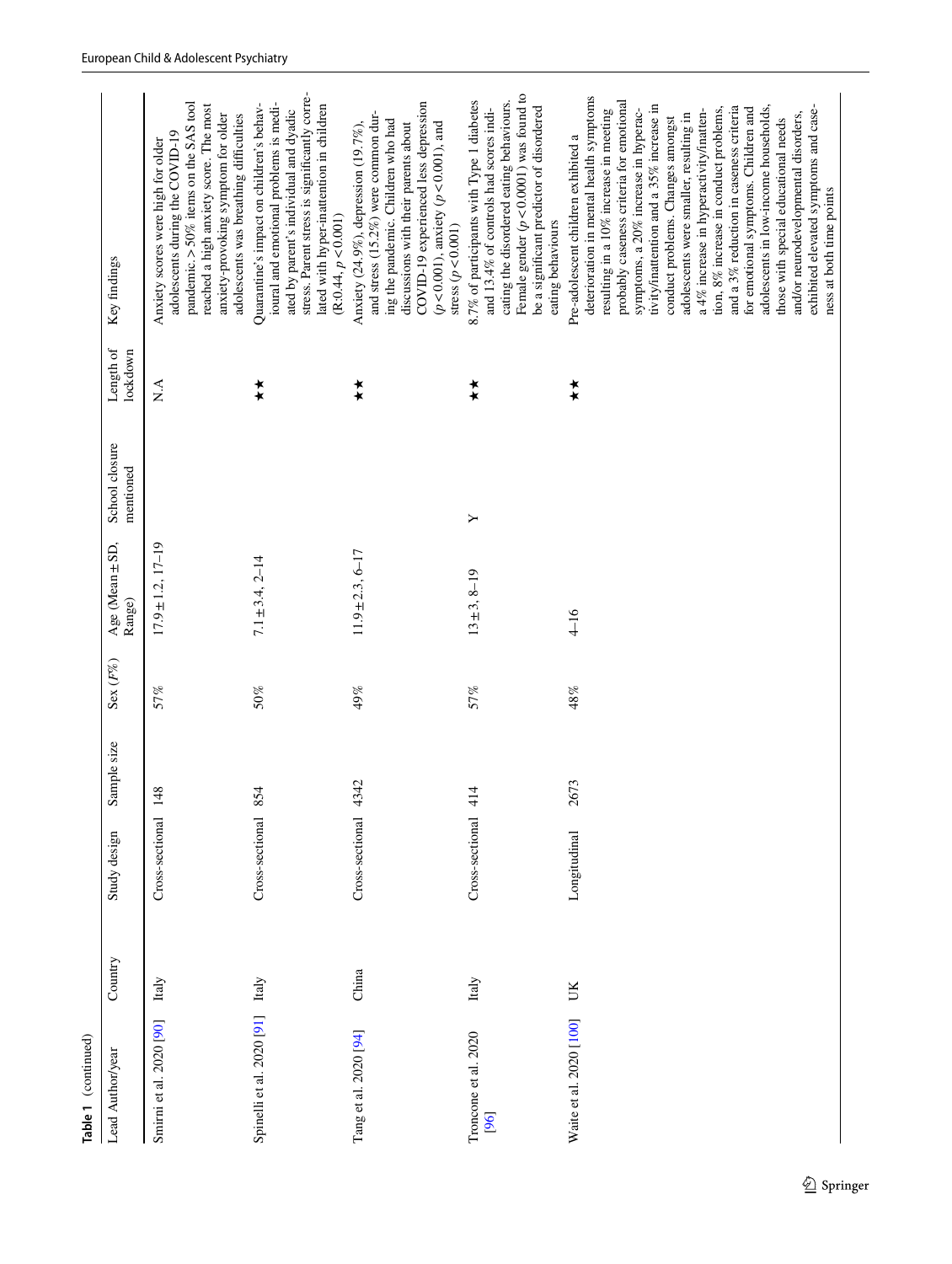|                    | Table 1 (continued)         |           |                 |             |             |                            |                             |                       |                                                                                                                                                                                                                                                                                                                                                                                                                                                                                                                                                                                                                                                                                                                                      |
|--------------------|-----------------------------|-----------|-----------------|-------------|-------------|----------------------------|-----------------------------|-----------------------|--------------------------------------------------------------------------------------------------------------------------------------------------------------------------------------------------------------------------------------------------------------------------------------------------------------------------------------------------------------------------------------------------------------------------------------------------------------------------------------------------------------------------------------------------------------------------------------------------------------------------------------------------------------------------------------------------------------------------------------|
| $\hat{Z}$ Springer | Lead Author/year            | Country   | Study design    | Sample size | Sex $(F\%)$ | Age (Mean ± SD,<br>Range)  | School closure<br>mentioned | Length of<br>lockdown | Key findings                                                                                                                                                                                                                                                                                                                                                                                                                                                                                                                                                                                                                                                                                                                         |
|                    | Wiguna et al. 2020<br>[103] | Indonesia | Cross-sectional | 113         | 47%         | $14.7 \pm 2.2$ , $11 - 17$ | ≻                           | ★★                    | support during COVID-19 pandemic and<br>0.60) and pro-social behaviour problems<br>behaviour problems (OR: 2.37, 95% CI:<br>conduct behaviour (OR: 10.34, 95% CI:<br>COVID-19 pandemic, in comparison to<br>(OR: 0.09, 95% CI: 0.01-0.82); friends<br>1.27-78.86); Subjective anxiety due to<br>conduct behaviour (OR: 0.20, 95% CI:<br>ing mental wellbeing increased during<br>ceived their own significantly worsen-<br>before the pandemic ( $p < 0.05$ ). There<br>were significant associations between<br>having mental health information and<br>1.00-5.63), parental support and total<br>difficulties (OR: 0.09, 95% CI: 0.14-<br>COVID-19 pandemic and pro-social<br>The number of adolescents that per-<br>$0.04 - 1.00$ |
|                    | Xiang et al. 2020 [106]     | China     | Longitudinal    | 2427        | 49%         | $6 - 17$                   | ≻                           | ∗∗                    | sion scores than those in primary school<br>consistently observed across sexes and<br>$(p<0.01)$ . Children in middle school<br>sion score during school closure was<br>showed a greater decrease in depres-<br>$(p=0.09)$ , whereas a lower depres-<br>Mean depression scores significantly<br>decreased during school closure<br>household income categories                                                                                                                                                                                                                                                                                                                                                                       |
|                    | Xie et al. 2020 [107]       | China     | Cross-sectional | 1784        | 43%         | $7 - 12$                   | ≻                           |                       | reported higher worry ( $p < 0.001$ ). Those<br>23% of students reported depressive symp-<br>being affected by COVID-19 had lower<br>COVID-19 had more severe depressive<br>depressive symptoms than those who<br>in Huangshi ( $p = 0.02$ ). Students who<br>experienced slight to no worry about<br>reporting not being optimistic about<br>toms and 19% of anxiety symptoms.<br>Students in Wuhan had more severe<br>depressive symptoms than students<br>symptoms $(p < 0.001)$                                                                                                                                                                                                                                                  |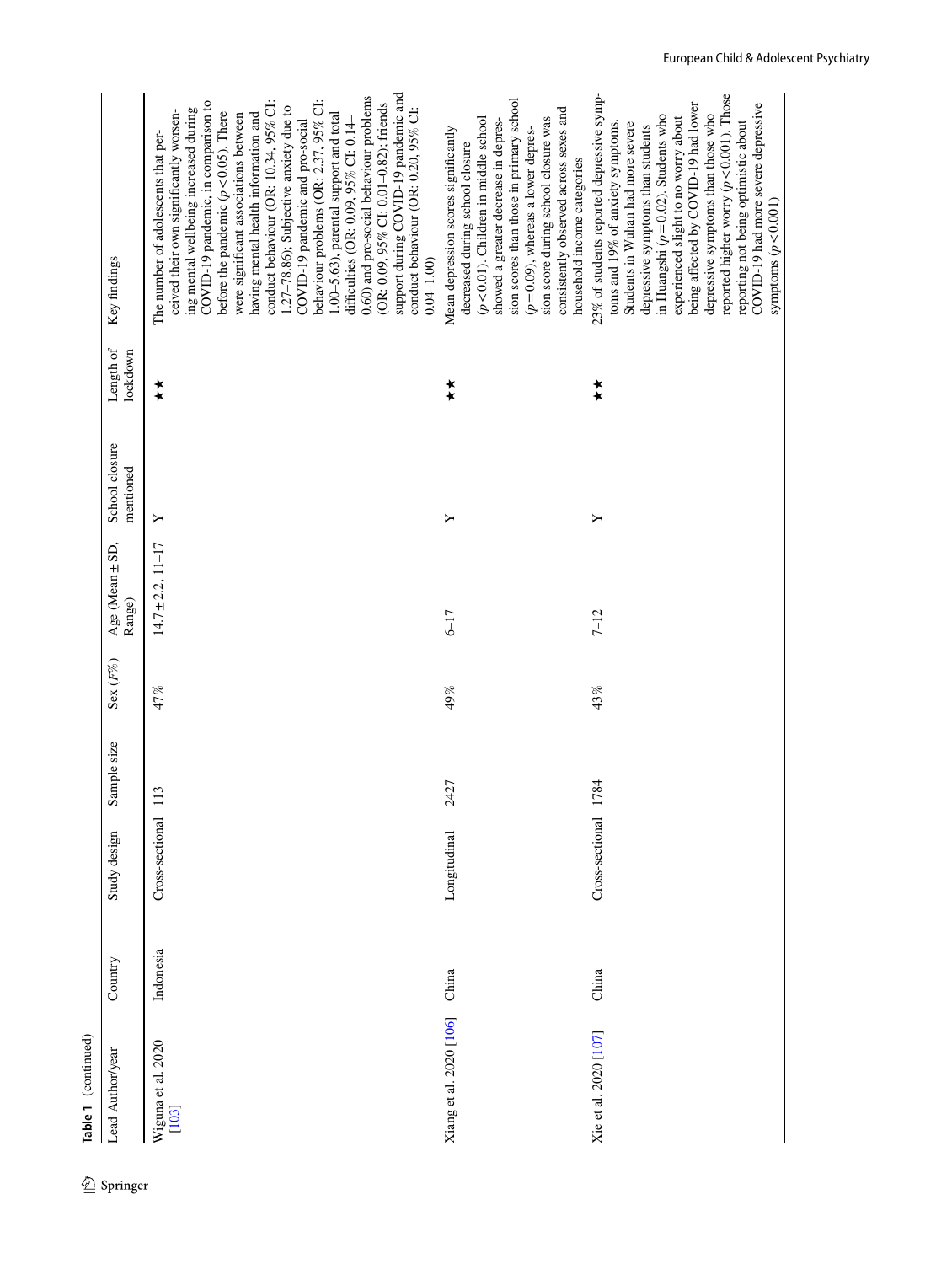| Lead Author/year               | Country    | Study design    | Sample size | Sex $(F\%)$ | Age (Mean ± SD,<br>Range) | School closure<br>mentioned | Length of<br>lockdown | Key findings                                                                                                                                                                                                                                                                                                                                                                                                                                                                                                                                         |
|--------------------------------|------------|-----------------|-------------|-------------|---------------------------|-----------------------------|-----------------------|------------------------------------------------------------------------------------------------------------------------------------------------------------------------------------------------------------------------------------------------------------------------------------------------------------------------------------------------------------------------------------------------------------------------------------------------------------------------------------------------------------------------------------------------------|
| Yeasmin et al. 2020<br>$[109]$ | Bangladesh | Cross-sectional | 384         |             | $5 - 15$                  |                             | $\tilde{\mathbf{X}}$  | der. 19% reported a moderate mental dis-<br>disorder. Mental disturbances in children<br>experienced mild disturbances regarding<br>the subthreshold for depression, anxiety,<br>depression, anxiety, and sleeping disor-<br>turbance regarding depression, anxiety,<br>were correlated with parent's stress and<br>43% of children were found to have met<br>and sleeping ( $p < 0.001$ ). 7% reported<br>ing depression, anxiety, and sleeping<br>a severe mental disturbance regard-<br>and sleep disorder. 31% of children<br>abnormal behaviour |
| Yue et al. 2020 [110]          | China      | Cross-sectional | 1360        | 46%         | 10.6                      |                             | A.A                   | for PTSD. For children, excessive media<br>3.2% of children met diagnostic criteria<br>anxiety, 2.2% reported depression, and<br>1.8% of children experienced moderate<br>exposure was a risk factor for anxiety<br>and PTSD $(p<0.05)$                                                                                                                                                                                                                                                                                                              |
| Zhang et al. 2020 [111] China  |            | Longitudinal    | 1241        | 42%         | $12.6 \pm 1.4, 9 - 16$    | ≻                           |                       | The prevalence of mental health outcomes<br>down increased significantly from levels<br>22.5%; OR: 1.32, $p = .008$ ), suicide plan<br>and suicide attempt (6.4% vs 3.0%; OR:<br>among students in May 2020 after lock-<br>18.5%; OR:1.50, $p = .001$ ), nonsuicidal<br>self-injury (42.0% vs 31.8%; OR: 1.35,<br>early on in the pandemic in November<br>2019: depressive symptoms (24.9% vs<br>$(14.6\% \text{ vs } 8.7\%; \text{ OR: } 1.71, p < .001),$<br>$p < .001$ ), suicide ideation (29.7% vs<br>1.74, p < .001                            |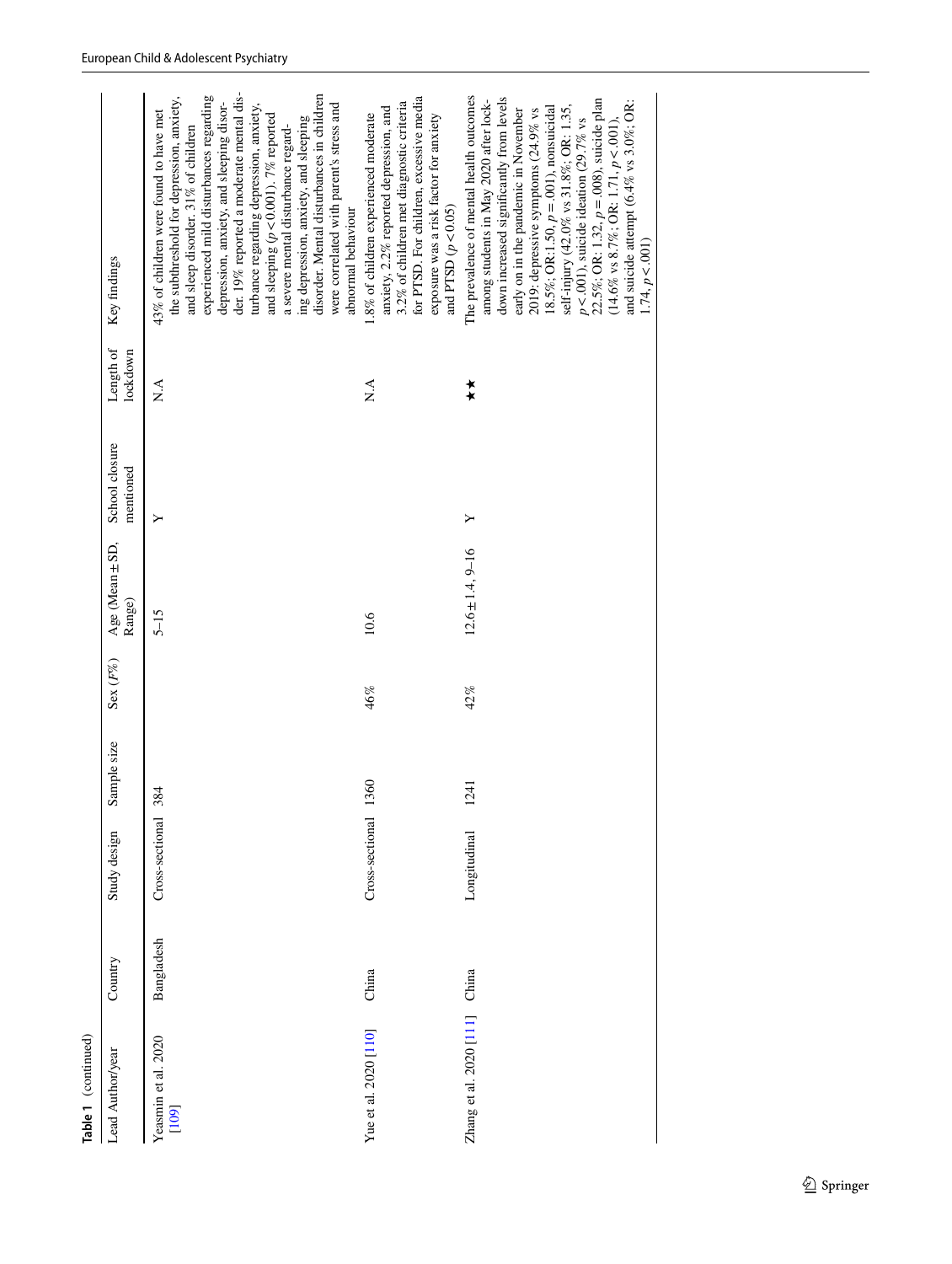|                     | Length of Key findings                   | anxiety ( $p < 0.01$ ). Male gender was sig-<br>nificantly associated with lower anxiety<br>by COVID-19 and a COVID-19 related<br>$(p<0.05)$ . A friend or relative affected<br>ated with more anxiety and depressive<br>The psychiatric sample reported signifi-<br>cantly more problems than the general<br>symptoms $(p < 0.01)$ . Higher age was<br>except anxiety and peer relationships<br>moderated outcomes and was associ-<br>and depressive symptoms $(p < 0.01)$<br>change in work situation negatively<br>significantly associated with higher<br>population sample on all measures |
|---------------------|------------------------------------------|-------------------------------------------------------------------------------------------------------------------------------------------------------------------------------------------------------------------------------------------------------------------------------------------------------------------------------------------------------------------------------------------------------------------------------------------------------------------------------------------------------------------------------------------------------------------------------------------------|
|                     | lockdown                                 | ★★                                                                                                                                                                                                                                                                                                                                                                                                                                                                                                                                                                                              |
|                     | mentioned                                |                                                                                                                                                                                                                                                                                                                                                                                                                                                                                                                                                                                                 |
|                     | Age (Mean ± SD, School closure<br>Range) | $8 - 18$                                                                                                                                                                                                                                                                                                                                                                                                                                                                                                                                                                                        |
|                     | Sex $(F\%)$                              |                                                                                                                                                                                                                                                                                                                                                                                                                                                                                                                                                                                                 |
|                     | Sample size                              | 1183                                                                                                                                                                                                                                                                                                                                                                                                                                                                                                                                                                                            |
|                     | Study design                             | Cross-sectional                                                                                                                                                                                                                                                                                                                                                                                                                                                                                                                                                                                 |
|                     | Country                                  | Netherlands                                                                                                                                                                                                                                                                                                                                                                                                                                                                                                                                                                                     |
| Table 1 (continued) | Lead Author/year                         | $Z$ ij $l$ mans et al. 2020<br>$[112]$                                                                                                                                                                                                                                                                                                                                                                                                                                                                                                                                                          |

<sup>2</sup> Springer

SES socio-economic status, BMI body mass index, ASD autism spectrum disorder, NDD neuro-developmental disorder, COVID-19 coronavirus-19, PTSD Post-Traumatic Stress Disorder, ADHD Attention Defcit Hyperactivity Disorder, *ED*eating disorder, *PHQ-9* patient health questionnaire-9, *GAD-7* generalized anxiety disorder scale-7, *SAS* zung self-ratinganxiety scale, *OR* odds

Attention Deficit Hyperactivity Disorder, EDeating disorder, PHQ-9 patient health questionnaire-9, GAD-7 generalized anxiety disorder scale-7, SAS zung self-ratinganxiety scale, OR odds SES socio-economic status. BMI body mass index, ASD autism spectrum disorder, NDD neuro-developmental disorder, COVID-19 coronavirus-19, PTSD Post-Traumatic Stress Disorder, ADHD

ratio, *IRR* incidence risk ratio

ratio, IRR incidence risk ratio

★: lockdown lasting less than one month ★★: lockdown lasting 1–3 months ★★★: lockdown lasting more than three months

★: lockdown lasting less than one month ★★: lockdown lasting 1–3 months ★★★: lockdown lasting more than three months

In lockdowns that lasted one month, previous service contact helped to alleviate anxiety [1]. However, longitudinal research fndings showed that in a lockdown that lasted three months, children exhibited a deterioration in mental health symptoms, as reported by their parents, with a 10% increase in emotional symptoms, a 20% increase in hyperactivity/ inattention, and a 35% increase in conduct problems [100]. Children and adolescents with special educational needs and neurodevelopmental disorders (NDD) showed more emotional symptoms, conduct problems, and hyperactivity/inattention scores than those without special educational needs and neurodevelopmental disorders [100]. Young people with NDD (28%), specifcally ADHD, showed more conduct problems through lockdown, in comparison to neurotypicals controls  $(9\%, p < 0.01)$  [74]. A decrease in therapy and rehabilitation support predicted externalising behaviours in children with NDDs [11].

#### **Good mental health and protective factors**

31.4% of children, especially 9-year-olds (16.8%), were seen to be calmer during the pandemic than before it, and most children were able to cope and adapt to the lockdown measures (92.6%) [79]. Family relationships improved in 41.6% of households during lockdown [44]. Some children felt safe, relaxed, and happy when with their families [47, 48]. Healthy parent–child relationships were associated with positive parent–child communication [94]. Parents praised their children 67.6% more and spent 72.9% more time with them during the lockdown [88]; 58% of children were happy to spend more time with their families [89].

Some studies identified protective factors for mental health difficulties during the COVID-19 lockdown. Routines were associated with fewer symptoms of depression and improved mental health conditions in adolescents  $(p<0.01)$  [38, 83]. Parent–child discussion was seen to mediate some anxiety ( $OR = -1.6$ ,  $p < 0.001$ ) and depression (OR = − 1.9, *p* < 0.001) symptoms [94]. Parent–child discussion frequency was positively correlated to current life satisfaction  $(p < 0.05)$  [94]. A further protective factor for the mental health of children was play [47] (Fig. 2). Physical activity in children was associated with a lower hyperactivity-inattention risk ( $OR = 0.44$ , for 1–2 days activity a week;  $OR = 0.56$ , for < 2 days of activity a week) [59].

## **Quality appraisal**

The quality appraisal of the 61 studies is summarised in eTable 5. The overall average stars achieved through the 61 included studies was 7.0 stars (range  $=4-9$ ), which is considered as moderate quality. The domain of selection scored an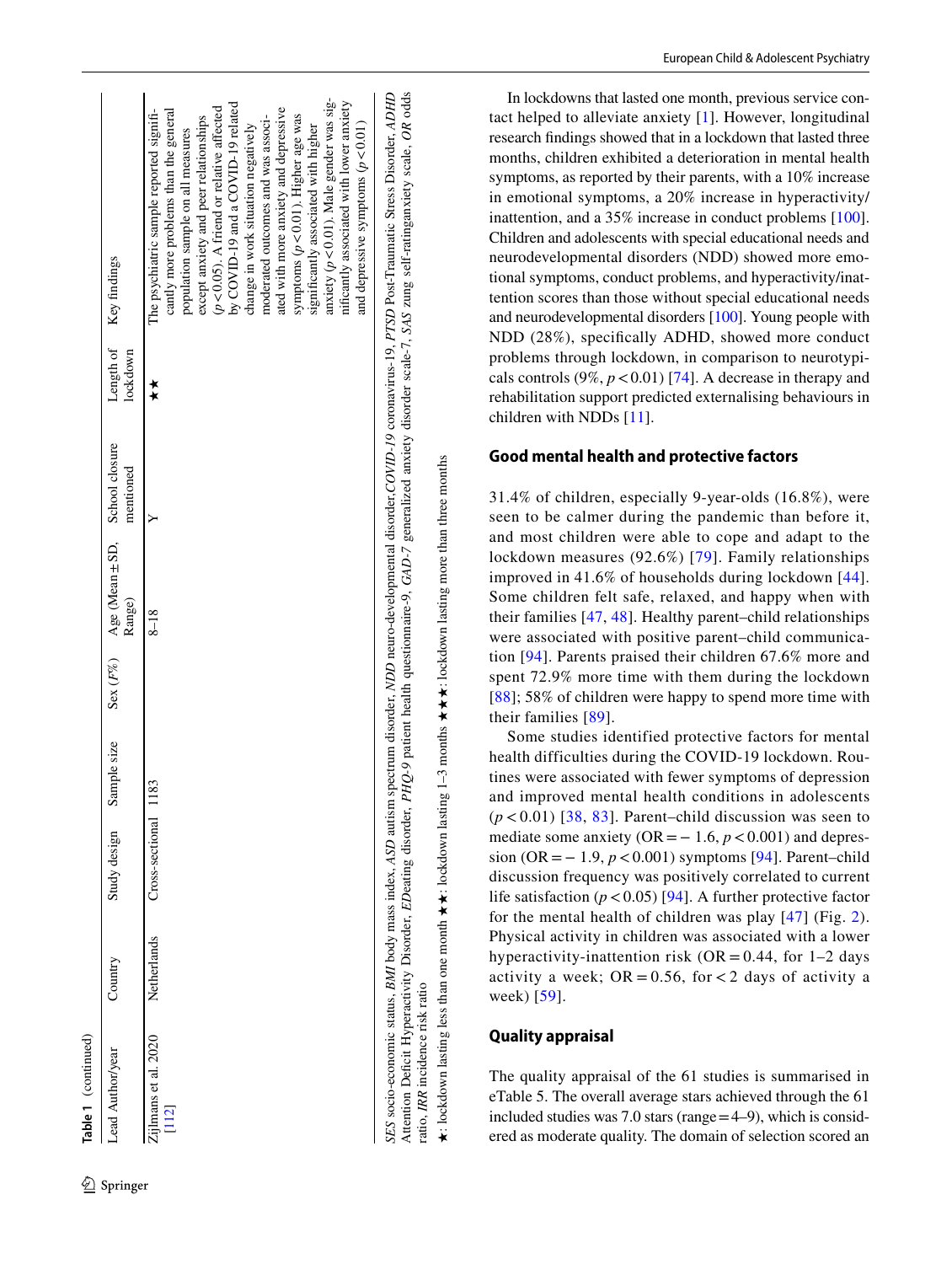

**Fig. 2** Risk and protective factors for anxiety symptoms/ afective symptoms in children and adolescents. This diagram refers to the risk and protective factors that are mentioned more than once within included studies

average of 4.2/5.0 stars. The domain of comparability scored an average of 0.5/2.0 stars. The domain of outcome scored an average of 2.3/3.0 stars.

## **Discussion**

To our knowledge, this is the frst systematic review to evaluate the efect of the COVID-19 lockdown on the mental health of children and adolescents. We found anxiety and depression to be the most common outcomes. A signifcant, substantial increase in depression and anxiety symptoms was seen in children during the lockdown compared to rates observed before the lockdown [12, 19, 62]. Other outcomes that seem to be associated with the COVID-19 lockdown are loneliness, psychological distress, anger, irritability, boredom, fear, and stress. Our results expand previous knowledge by identifying groups that may be at risk for mental health deterioration [6, 18, 20, 44, 48, 51, 62, 74, 83, 90, 100, 112]. During the lockdown, new psychiatric conditions may appear, while children and adolescents with previous mental health conditions, such as eating disorders, may experience a reactivation [44, 51].

The prevalence of PTSD seen in children exposed to COVID-19 was 3.2% [110]. This prevalence is lower than the one previously found in children quarantined or isolated due to the infuenza A (H1N1) pandemic [92]. However, PTSD symptoms usually appear months after the traumatic experience, so it may be too early to estimate its scope at the moment. Furthermore, mental health in epidemics was more impaired in the phase following the acute outbreak, than in the initial phase [22]. Future research should evaluate a potential increase in PTSD symptoms and establish appropriate measures accordingly. Specifcally, preventive measures in individuals at risk are recommended to avoid reaching these dramatically high rates observed in other health-related disasters. Teacher-based, resilience-focused interventions post-trauma have shown promising results [105]. Furthermore, meta-analytical evidence suggests trauma-focused psychotherapy might be efective for the prevention of PTSD in patients with acute stress symptoms [93].

Individuals with previous eating disorders have been among the most intensively afected. 41% of young people under clinical care experienced a reactivation in eating disorder symptoms post lockdown [44], particularly those with low self-directedness and less adaptive coping strategies [9]. Lack of weight monitoring during confnement may have played a role here [9]. Individuals sufering from eating disorders struggled to maintain feeding routines and research shows COVID-19 lockdown to signifcantly correlate with symptoms of disordered eating [61]. Considering eating disorders have the highest mortality rate [102], there should be an increased utilisation of digital tools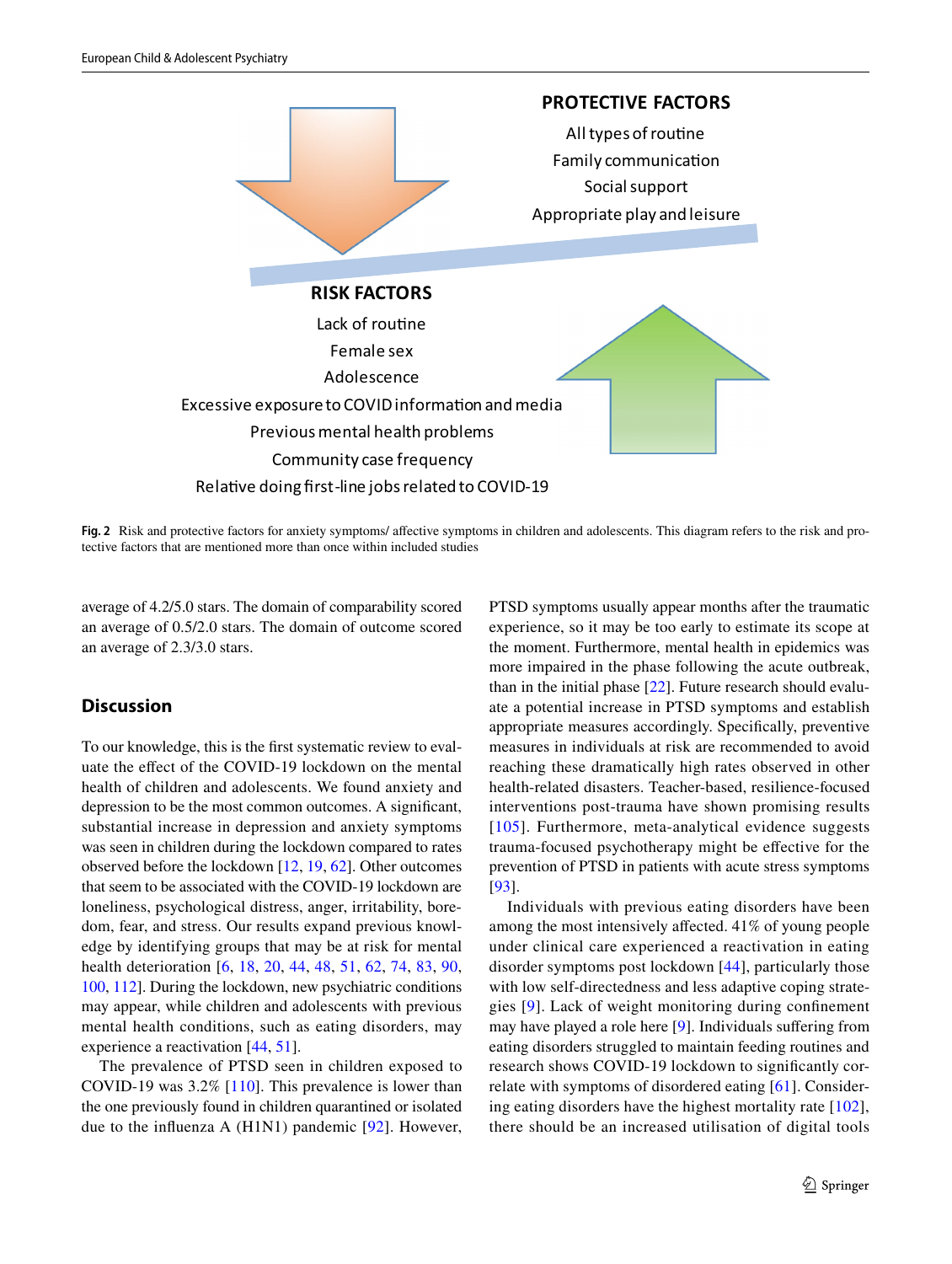to support those with eating disorders in the context of COVID-19 [28].

This review found sociodemographic characteristics infuencing the development of poor mental health outcomes associated with COVID-19 lockdown to include older age (13–15 vs. 6–12, *p*<0.03 [18, 83]) and female sex [18, 20, 62, 90]. Adolescents have been previously identifed as a vulnerable group, going through an important period in their development [15] where peer relationships are of the most importance. Older adolescents displayed more depressive symptoms than younger adolescents during the lockdown [18]. This may be because the onset of depression increases as children transition into adolescence [68]. A further explanation is that adolescents are in particular need of social contact and interpersonal relationships. The period of adolescence is a motivator for peer connection [36] and the desire for peer and social support [37], which aids the development of identity [67]. However, during the lockdown, they need to attend online learning, cope with school closures and adapt to a mandatory decrease in social relations [60].

Another vulnerable group identifed by this systematic review are the children and adolescents and with previous mental health difficulties or with "special educational needs and disabilities" (SEND) and/or neurodevelopmental disorders [6, 44, 51, 100]. One of the reasons children and adolescents with neurodevelopmental disorders are highly vulnerable to sufering psychological distress is that while they usually prefer routine and predictable environments, the COVID-19 pandemic is a situation of fast-paced changes [24]. Children and adolescents with SEND, ASD and/or disabilities have had their carefully constructed routines suddenly disrupted [98] alongside afected support networks resulting in a higher risk of experiencing poor mental health and increased stress during the unprecedented lockdown [8]. With special education closed, these young people may struggle more with adapting to virtual schooling. Social factors in these children and adolescents are also important. 24% of teachers claimed families of those with SEND and/or disabilities don't have access to sufficiently powerful devices or software required to download or access digital materials required [77], which further complicates their situation. As a result of lockdown, symptoms of ADHD were seen to worsen [25, 34, 42, 59, 75, 85, 88, 100]. Certain home environments (e.g., having a garden or adequate space at home) had a positive impact on ADHD symptoms. However, limited academic adjustments for children with ADHD were reported by parents, resulting in difficulties to carry out school-related tasks [13].

Identifying risk and protective factors is crucial for clinical practice to identify individuals who are more vulnerable to poor mental health outcomes and to develop clinical practices and public health strategies to reduce the negative impact of lockdown on children and adolescents. Risk factors include lack of routine [83], the form of internet usage [19], COVID-19 media exposure, and a relative doing frst-line job responsibilities related to COVID-19 [20]. Quarantine afects the structure of children and adolescents days' [46]. Therefore, schools play an important role over lockdown as they're able to provide structure into young peoples' days which is seen to be protective, as long as they don't overburden young people [101].

In addition, school closure has been identifed as a key stressor for some young people [7]. Significant associations have been found between emotional reactions and homeschool experiences [53]. 56% of those experiencing psychosocial problems as a result of lockdown reported that this was related to not being able to attend school [89]. Furthermore, during school closure, child protection referrals from schools have decreased compared to previous years [99]. A decrease in help-seeking behaviour and access to care may have contributed negatively to the mental health of children and adolescents. The impact of school closure has not been equal for all. Children in the primary school reported fewer depressive symptoms compared to children in middle school [106].

Internet usage reduces the time being spent doing other beneficial activities and may adversely affect children's emotional health and psychological wellbeing [66]. Problematic internet usage was seen to result in psychological distress characterised by excessive time spent gaming, on one's smartphone, and on social media [19]. This has been supported by research fnding that problematic internet use is associated with depression, anxiety, and other health problems [35]. Excessive time spent on the internet may occur as children are bored at home, isolated from peers, and cannot attend regular extracurricular activities. Research has found those in social isolation to have a higher level of media contact, with more exposure to COVID-19 related information [58]. During pandemics and epidemics, media exposure is reported to worsen severe mental health outcomes [21]. For instance, excessive COVID-19 media exposure has been associated with an increase in anxiety levels and stress [40]. It would be recommendable for parents to limit the time children and adolescents spend using the internet and to model positive coping behaviours [97] to reduce stress, encouraging children to carry out other activities, for example, listening to music [43], reading together, and playing board games together [55]. Physical activity also reduced hyperactivityinattention risk in children [59], which could be encouraged or recommended by caregivers. Parents and health professionals should also make sure children and adolescents get only truthful and balanced information. These aspects are a real challenge for parents that need to work remotely and simultaneously take care of their children.

Previous research has shown that family environment, parental practices, and methods of coping afect children's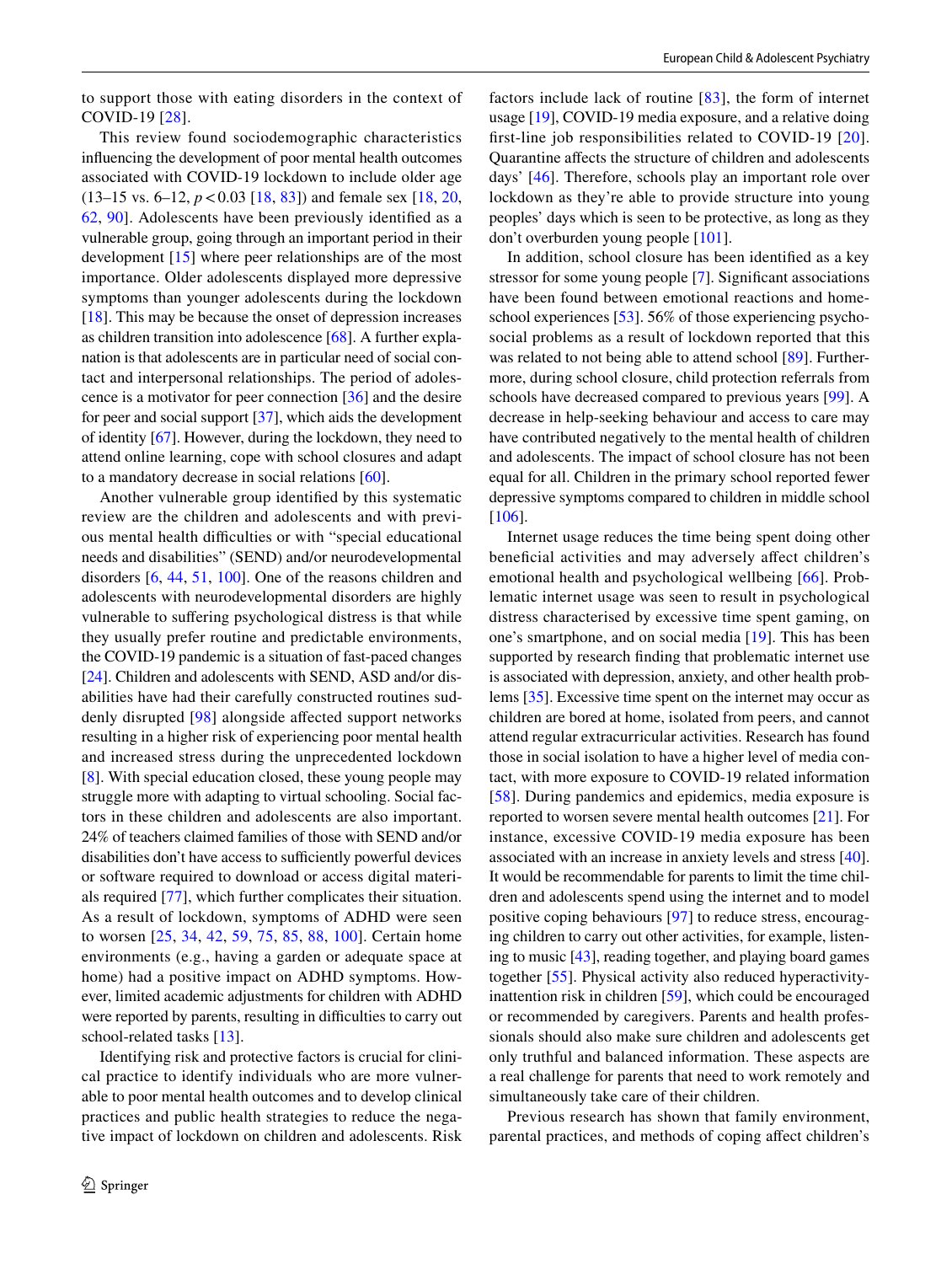post-disaster mental health [23]. However, the lockdown has not negatively impacted everyone and may have been benefcial for some relationships to develop. Parent–child discussion was seen to be protective against child mental health, specifcally anxiety, depression and stress, and is related to life satisfaction [94]. Perceived family relationship improvements may be a consequence of families being able to spend more quality time with one another due to remote working [104]; however, this can result in mental strain on some parents, especially parents of children with SEND [33]. Family relationships may serve to support child adjustment when faced with adversity  $[26]$ . In addition to this, experiencing collective family major life challenges may promote positive family transformations [65].

Numerous changes in mental health provision have occurred since the start of the COVID-19 pandemic lockdown to minimise the infection rate, such as a rise in community support services and implementing inpatient infection-control measures. To ensure continuity of mental healthcare for service users, mental health services have had to adapt mainly via adopting more telehealth methods [71, 84]. The COVID-19 lockdown has resulted in a rise in virtual, remote therapy, which may have future implications for service provision after COVID-19. For example, telehealth will allow those who live in remote areas to access mental healthcare more easily. Since COVID-19, telemedicine has been expanded, so more people are eligible for it and rules have been relaxed for health insurance providers and doctors. Telehealth reduces barriers to access, is more cost-effective, and has a wide availability of services within paediatric care [81]. However, telemedicine is limited by one's technology literacy, psychological resistance to new methods, and cultural background [52].

The fndings highlighted in the present work have further clinical implications. Governments should ensure that lockdowns be as short as possible to limit the psychological efects of lockdown on children and adolescents, while protecting their safety. Governments should also aim to release COVID-19 information, information about prevention measures, and lockdown updates while ensuring that the information provided is accurate [95]. The public should have access to age-appropriate resources such as improving sleep hygiene, maintaining a balanced diet, routine keeping, and mental healthcare [101] to educate young people on keeping healthy to prevent negative psychological efects. Sleep quality [17, 25, 34, 39, 72, 79, 86] and sleep disorders [10, 54, 109] were seen to worsen during the pandemic. Therefore, easily accessible sleep hygiene resources for children may be protective against adverse sleep effects. Moreover, an increase in funding allocation to mental health services needs to be provided along with trained staff to facilitate care and ensure continuity of care for vulnerable populations and cope with the long-term mental health efects the COVID-19 lockdown may have.

Another fundamental clinical implication highlighted by this review is that the break of care due to the lockdown  $[45]$ may have delayed access to treatment, pushing the course of recovery back [84]. Clinicians should follow up on those who have experienced a break of care as they may be more vulnerable to reactivation of symptoms post lockdown. This can be done by having regular mental health check-ups for vulnerable groups to assess their mental state. Unfortunately, a reduction in self-help-seeking behaviours has been observed. For instance, hospital presentations for self-harm decreased in 2020, compared to 2019 [76] regardless of an increase in these behaviours seen during the lockdown [111]. Attention should be paid to the more vulnerable groups postlockdown when it comes to accessing mental health care and parents should also be provided psychoeducational resources to help identify psychological distress in their children [101].

We need to balance health and safety on one side and mental health and normal psychological development on the other. Short lockdowns seem to be better tolerated, especially with previous service contact [1]. However, the longer the lockdown lasts the more support children may need. For instance, children under lockdown for three months exhibited far more conduct problems [100]. Lockdowns should be made as short as possible and should assess the beneft/risk balance when deciding how long lockdowns should last to limit mental health consequences.

This study has some limitations that must be considered. First, this review does not meta-analytically evaluate the magnitude and consistency of the mental health outcomes described due to the heterogeneity of the outcomes and measurement methods. Second, evidence on the efect of lockdown on low-income households and low-income countries was limited. Further research is needed to draw conclusions on whether the impact of COVID-19 lockdown on the mental health of children and adolescents is diferent or not between low- and high-income countries. A third limitation is that some studies (62.3%) did not provide details about the duration of the lockdown established, precluding drawing further conclusions from our end.

Fourth, most studies included (73.8%) were cross-sectional, limiting causal inference. The inclusion of some cohort studies evaluating children and adolescents before and after the lockdown, allowed to evaluate more precisely the effect of lockdown while helped control some situational confounders. A ffth limitation would be that most included studies focussed on psychological reactions and symptomatology rather than the appearance of mental disorders, which has implications for practice. Future longitudinal studies should follow children and adolescents who experienced poor mental health during lockdown to see if they recover, mental health difficulties persist, or they crystalise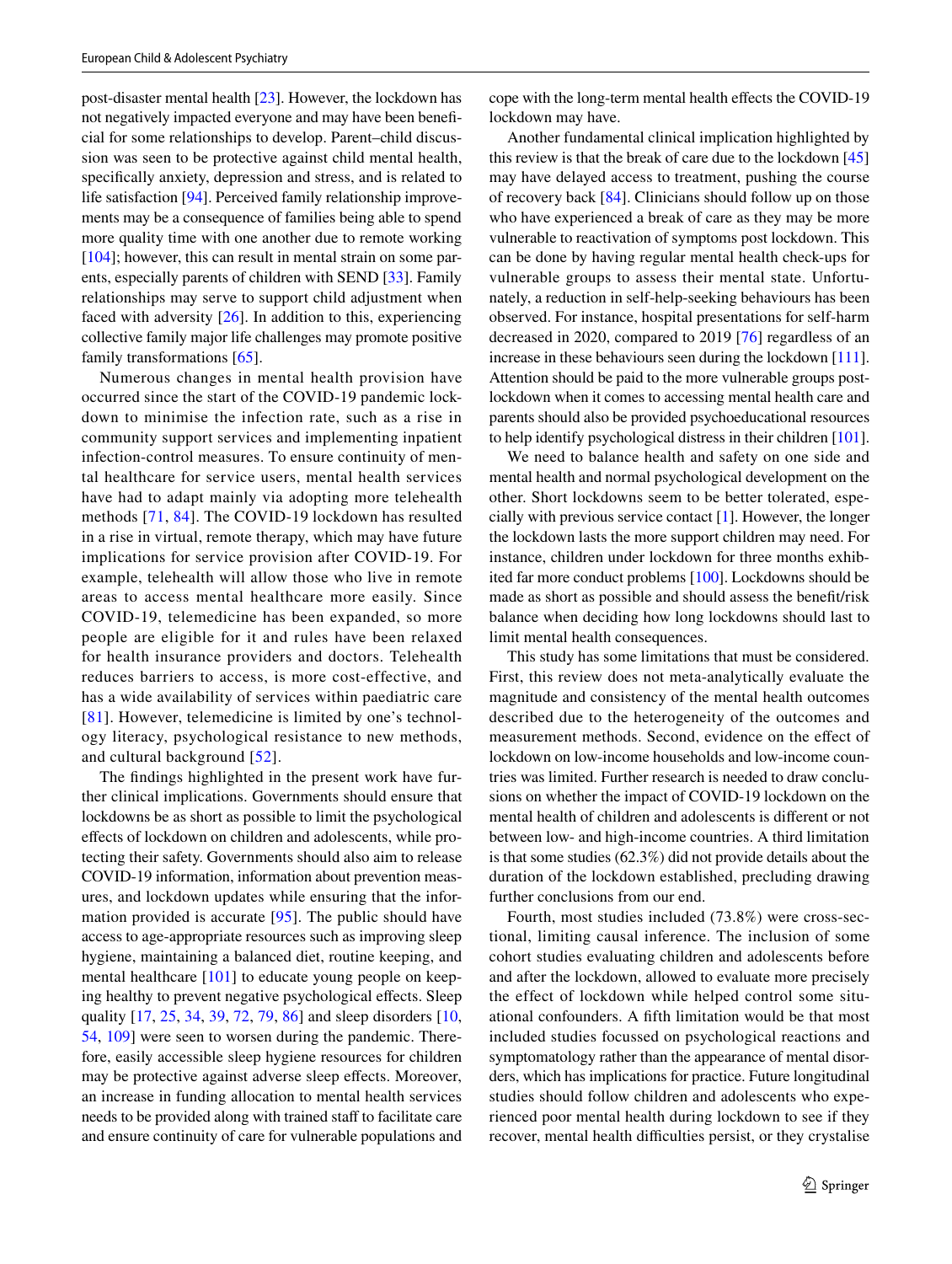into full-blown mental disorders. Lastly, most studies were conducted online, where it would be difficult for children to ask for clarifcation around the questions they did not understand. Due to the lockdown, children and adolescents could not attend research centres for their safety.

## **Conclusions**

The COVID-19 lockdown has resulted in psychological distress and highlighted vulnerable groups such as those with mental health difficulties, and risk factors such as lack of routine and excessive COVID-19 media exposure. However, for some families being able to spend more quality time together has been positive. Supporting the mental health needs of children and adolescents at risk is key. Clinical guidelines to alleviate the negative efects of COVID-19 lockdown and public health strategies to support this population need to be developed.

**Supplementary Information** The online version contains supplementary material available at https://doi.org/10.1007/s00787-021-01856-w.

**Funding** Dr Salazar de Pablo is supported by the Alicia Koplowitz Foundation. Dr Moreno, Dr Parellada and Prof Arango are supported by the Spanish Ministry of Science and Innovation, Instituto de Salud Carlos III, European Regional Development Fund 'A way of making Europe', Centro de Investigación Biomédica en Red Salud Mental, Madrid Regional Government; and Fundación Mutua Madrileña.

## **Declarations**

**Conflict of interest** Dr. Salazar de Pablo has received honoraria from Janssen Cilag. Dr. Moreno has been a consultant to or has received honoraria from Janssen, Angelini, Servier, Nuvelution, Otsuka, Lundbeck and Esteve outside the submitted work. Prof Arango has been a consultant to or has received honoraria or grants from Acadia, Angelini, Gedeon Richter, Janssen Cilag, Lundbeck, Otsuka, Roche, Sage, Servier, Shire, Schering Plough, Sumitomo Dainippon Pharma, Sunovion and Takeda. Prof Fusar-Poli has received research fees from Lundbeck and honoraria from Lundbeck, Angelini, Menarini and Boehringer Ingelheim outside the current study. Dr. Parellada has been a consultant to or has received honoraria from Janssen, Exeltis, Servier and Lundbeck.

**Open Access** This article is licensed under a Creative Commons Attribution 4.0 International License, which permits use, sharing, adaptation, distribution and reproduction in any medium or format, as long as you give appropriate credit to the original author(s) and the source, provide a link to the Creative Commons licence, and indicate if changes were made. The images or other third party material in this article are included in the article's Creative Commons licence, unless indicated otherwise in a credit line to the material. If material is not included in the article's Creative Commons licence and your intended use is not permitted by statutory regulation or exceeds the permitted use, you will need to obtain permission directly from the copyright holder. To view a copy of this licence, visit http://creativecommons.org/licenses/by/4.0/.

- 1. Abawi O, Welling MS, van den Eynde E, van Rossum EFC, Halberstadt J, van den Akker ELT, van der Voorn B (2020) COVID-19 related anxiety in children and adolescents with severe obesity: a mixed-methods study. Clin Obes 10:e12412
- 2. Abdulah DM, Abdulla BMO, Liamputtong P (2020) Psychological response of children to home confinement during COVID-19: a qualitative arts-based research. Int J Soc Psychiatry:20764020972439
- 3. Achterberg M, Dobbelaar S, Boer OD, Crone EA (2021) Perceived stress as mediator for longitudinal efects of the COVID-19 lockdown on wellbeing of parents and children. Sci Rep 11:2971
- 4. Adıbelli D, Sümen A (2020) The effect of the coronavirus (COVID-19) pandemic on health-related quality of life in children. Child Youth Serv Rev 119:105595
- 5. Alves JM, Yunker AG, DeFendis A, Xiang AH, Page KA (2020) Prenatal exposure to gestational diabetes is associated with anxiety and physical inactivity in children during COVID-19. Clin Obes
- 6. Amorim R, Catarino S, Miragaia P, Ferreras C, Viana V, Guardiano M (2020) The impact of COVID-19 on children with autism spectrum disorder. Rev Neurol 71:285–291
- 7. Asanov I, Flores F, McKenzie D, Mensmann M, Schulte M (2021) Remote-learning, time-use, and mental health of Ecuadorian high-school students during the COVID-19 quarantine. World Dev 138:105225
- 8. Asbury K, Fox L, Deniz E, Code A, Toseeb U (2020) How is COVID-19 afecting the mental health of children with special educational needs and disabilities and their families? J Autism Dev Disord 1–9
- 9. Baenas I, Caravaca-Sanz E, Granero R, Sánchez I, Riesco N, Testa G, Vintró-Alcaraz C, Treasure J, Jiménez-Murcia S, Fernández-Aranda F (2020) COVID-19 and eating disorders during confnement: analysis of factors associated with resilience and aggravation of symptoms. Eur Eat Disord Rev 28:855–863
- 10. Baptista AS, Prado IM, Perazzo MF, Pinho T, Paiva SM, Pordeus IA, Serra-Negra JM (2021) Can children's oral hygiene and sleep routines be compromised during the COVID-19 pandemic? Int J Pediatr Dent 31:12–19
- 11. Bentenuto A, Mazzoni N, Giannotti M, Venuti P, de Falco S (2020) Psychological impact of Covid-19 pandemic in Italian families of children with neurodevelopmental disorders. Res Dev Disabil 109:103840–103840
- 12. Bignardi G, Dalmaijer ES, Anwyl-Irvine AL, Smith TA, Siugzdaite R, Uh S, Astle DE (2020) Longitudinal increases in childhood depression symptoms during the COVID-19 lockdown. Arch Dis Child
- 13. Bobo E, Lin L, Acquaviva E, Caci H, Franc N, Gamon L, Picot M, Pupier F, Speranza M, Falissard B (2020) How do children and adolescents with Attention Deficit Hyperactivity Disorder (ADHD) experience lockdown during the COVID-19 outbreak? Encephale S85-S92
- 14. Brooks SK, Webster RK, Smith LE, Woodland L, Wessely S, Greenberg N, Rubin GJ (2020) The psychological impact of quarantine and how to reduce it: rapid review of the evidence. Lancet 395:912–920
- 15. Catty J (2020) Lockdown and adolescent mental health: refections from a child and adolescent psychotherapist. Wellcome Open Res 5
- 16. Cauberghe V, Van Wesenbeeck I, De Jans S, Hudders L, Ponnet K (2020) How Adolescents Use Social Media to Cope with Feelings of Loneliness and Anxiety During COVID-19 Lockdown. Cyberpsychol Behav Soc Netw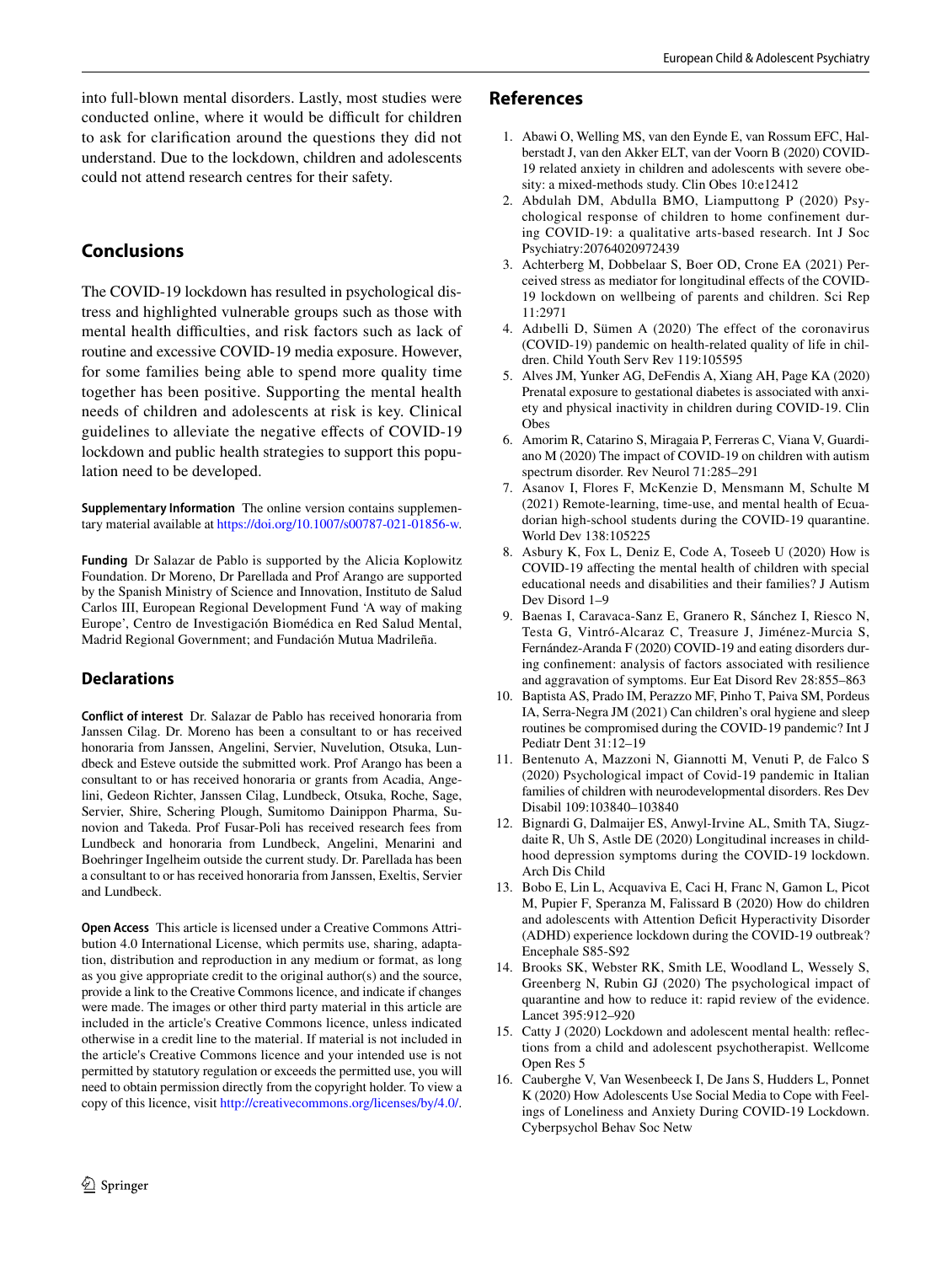- 17. Çetin FH, Uçar HN, Türkoğlu S, Kahraman EM, Kuz M, Güleç A (2020) Chronotypes and trauma reactions in children with ADHD in home confnement of COVID-19: full mediation efect of sleep problems. Chronobiol Int 37:1214–1222
- 18. Chen F, Zheng D, Liu J, Gong Y, Guan Z, Lou D (2020) Depression and anxiety among adolescents during COVID-19: a crosssectional study. Brain Behav Immun 88:36–38
- 19. Chen IH, Chen CY, Pakpour AH, Grifths MD, Lin CY (2020) Internet-related behaviors and psychological distress among school children during COVID-19 school suspension. J Am Acad Child Adolesc Psychiatry 59:1099-1102.e1091
- 20. Chen S, Cheng Z, Wu J (2020) Risk factors for adolescents' mental health during the COVID-19 pandemic: a comparison between Wuhan and other urban areas in China. Global Health 16:96
- 21. Cheung Y, Chau PH, Yip PS (2008) A revisit on older adults suicides and Severe Acute Respiratory Syndrome (SARS) epidemic in Hong Kong. Int J Geriatric Psychiatry J Psychiatry Late Life Allied Sci 23:1231–1238
- 22. Chong M-Y, Wang W-C, Hsieh W-C, Lee C-Y, Chiu N-M, Yeh W-C, Huang T-L, Wen J-K, Chen C-L (2004) Psychological impact of severe acute respiratory syndrome on health workers in a tertiary hospital. Br J Psychiatry 185:127–133
- 23. Cobham VE, McDermott B, Haslam D, Sanders MR (2016) The role of parents, parenting and the family environment in children's post-disaster mental health. Curr Psychiatry Rep 18:53
- 24. Colizzi M, Sironi E, Antonini F, Ciceri ML, Bovo C, Zoccante L (2020) Psychosocial and behavioral impact of COVID-19 in autism spectrum disorder: an online parent survey. Brain Sci 10:341
- 25. Commodari E, La Rosa VL (2020) Adolescents in quarantine during COVID-19 pandemic in Italy: perceived health risk, beliefs, psychological experiences and expectations for the future. Front Psychol 11
- 26. Conger RD, Conger KJ (2002) Resilience in Midwestern families: Selected fndings from the frst decade of a prospective, longitudinal study. J Marriage Fam 64:361–373
- 27. Conti E, Sgandurra G, De Nicola G, Biagioni T, Boldrini S, Bonaventura E, Buchignani B, Della Vecchia S, Falcone F, Fedi C, Gazzillo M, Marinella G, Mazzullo C, Micomonaco J, Pantalone G, Salvati A, Sesso G, Simonelli V, Tolomei G, Troiano I, Cioni G, Masi G, Muratori F, Milone A, Battini R (2020) Behavioural and emotional changes during COVID-19 lockdown in an italian paediatric population with neurologic and psychiatric disorders. Brain Sci 10
- 28. Cooper M, Reilly EE, Siegel JA, Coniglio K, Sadeh-Sharvit S, Pisetsky EM, Anderson LM (2020) Eating disorders during the COVID-19 pandemic and quarantine: an overview of risks and recommendations for treatment and early intervention. Eat Disord 1–23
- 29. Cucinotta D, Vanelli M (2020) WHO declares COVID-19 a pandemic. Acta Biomed 91:157–160
- 30. Cusinato M, Iannattone S, Spoto A, Poli M, Moretti C, Gatta M, Miscioscia M (2020) Stress, Resilience, and Well-Being in Italian Children and Their Parents during the COVID-19 Pandemic. Int J Environ Res Public Health 17
- 31. de Pablo GS, Serrano JV, Catalan A, Arango C, Moreno C, Ferre F, Shin JI, Sullivan S, Brondino N, Solmi M (2020) Impact of coronavirus syndromes on physical and mental health of health care workers: systematic review and meta-analysis. J Afect Disord
- 32. Deighton J, Lereya ST, Casey P, Patalay P, Humphrey N, Wolpert M (2019) Prevalence of mental health problems in schools: poverty and other risk factors among 28 000 adolescents in England. Br J Psychiatry 215:565–567
- 33. Dhiman S, Sahu PK, Reed WR, Ganesh GS, Goyal RK, Jain S (2020) Impact of COVID-19 outbreak on mental health and perceived strain among caregivers tending children with special needs. Res Dev Disabil 107:103790
- 34. Di Giorgio E, Di Riso D, Mioni G, Cellini N (2020) The interplay between mothers' and children behavioral and psychological factors during COVID-19: an Italian study. Eur Child Adolesc Psychiatry
- 35. El Asam A, Samara M, Terry P (2019) Problematic internet use and mental health among British children and adolescents. Addict Behav 90:428–436
- 36. Ellis WE, Dumas TM, Forbes LM (2020) Physically isolated but socially connected: psychological adjustment and stress among adolescents during the initial COVID-19 crisis. Can J Behav Sci 52:177
- 37. Ellis WE, Zarbatany L (2017) Understanding processes of peer clique infuence in late childhood and early adolescence. Child Dev Perspect 11:227–232
- 38. Ezpeleta L, Navarro JB, de la Osa N, Trepat E, Penelo E (2020) Life Conditions during COVID-19 Lockdown and Mental Health in Spanish Adolescents. Int J Environ Res Public Health 17
- 39. Francisco R, Pedro M, Delvecchio E, Espada JP, Morales A, Mazzeschi C, Orgilés M (2020) Psychological symptoms and behavioral changes in children and adolescents during the early phase of COVID-19 quarantine in three European Countries. Front Psychiatry 11:570164
- 40. Gao J, Zheng P, Jia Y, Chen H, Mao Y, Chen S, Wang Y, Fu H, Dai J (2020) Mental health problems and social media exposure during COVID-19 outbreak. PLoS ONE 15:0231924
- 41. Giannopoulou I, Efstathiou V, Triantafyllou G, Korkoliakou P, Douzenis A (2021) Adding stress to the stressed: senior high school students' mental health amidst the COVID-19 nationwide lockdown in Greece. Psychiatry Res 295:113560–113560
- 42. Gimenez-Dasi M, Quintanilla L, Lucas-Molina B, Sarmento-Henrique R (2020) Six weeks of confnement: psychological efects on a sample of children in early childhood and primary education. Front Psychol 11
- 43. Goldbeck L, Ellerkamp T (2012) A randomized controlled trial of multimodal music therapy for children with anxiety disorders. J Music Ther 49:395–413
- 44. Graell M, Morón-Nozaleda MG, Camarneiro R, Villaseñor Á, Yáñez S, Muñoz R, Martínez-Núñez B, Miguélez-Fernández C, Muñoz M, Faya M (2020) Children and adolescents with eating disorders during COVID-19 confinement: difficulties and future challenges. Eur Eat Disord Rev 28:864–870
- 45. Guessoum SB, Lachal J, Radjack R, Carretier E, Minassian S, Benoit L, Moro MR (2020) Adolescent psychiatric disorders during the COVID-19 pandemic and lockdown. Psychiatry Res 291:113264
- 46. Guichard K, Geofroy PA, Taillard J, Micoulaud-Franchi J-A, Royant-Parola S, Poirot I, Brion A, d'Ortho M-P, Gagnadoux F, Schroder C (2020) Stratégies de gestion de l'impact du confnement sur le sommeil: une synthèse d'experts. Médecine Du Sommeil 17:108–112
- 47. Idoiaga Mondragon N, Berasategi Sancho N, Dosil Santamaria M, Eiguren Munitis A (2021) Struggling to breathe: a qualitative study of children's wellbeing during lockdown in Spain. Psychol Health 36:179–194
- 48. Idoiaga N, Berasategi N, Eiguren A, Picaza M (2020) Exploring children's social and emotional representations of the COVID-19 pandemic. Front Psychol 11:1952
- 49. Imran N, Aamer I, Sharif MI, Bodla ZH, Naveed S (2020) Psychological burden of quarantine in children and adolescents: a rapid systematic review and proposed solutions. Pak J Med Sci 36:1106–1116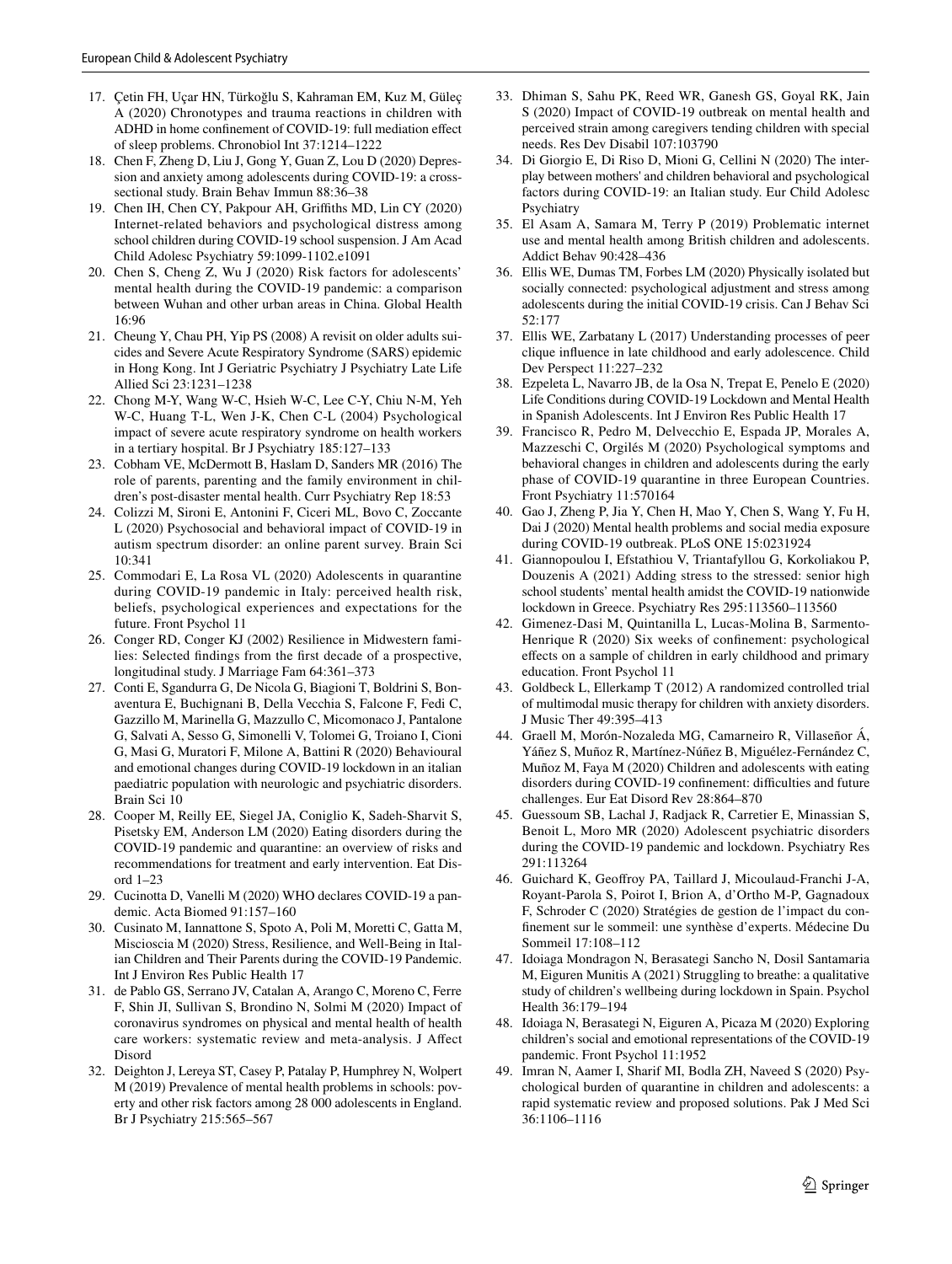- 50. Jiloha R (2020) COVID-19 and mental health. Epidemiology International (E-ISSN: 2455–7048) 5:7–9
- 51. Kılınçel Ş, Kılınçel O, Muratdağı G, Aydın A, Usta MB (2020) Factors affecting the anxiety levels of adolescents in home-quarantine during COVID-19 pandemic in Turkey. Asia Pac Psychiatry e12406
- 52. Kinoshita S, Cortright K, Crawford A, Mizuno Y, Yoshida K, Hilty D, Guinart D, Torous J, Correll CU, Castle DJ (2020) Changes in telepsychiatry regulations during the COVID-19 pandemic: 17 countries and regions' approaches to an evolving healthcare landscape. Psychol Med 1–8
- 53. Larsen L, Helland MS, Holt T (2020) The Impact of School Closure and Social Isolation on Children in Vulnerable Families during COVID-19: A Focus on Children's Reactions.
- 54. Lecuelle F, Leslie W, Huguelet S, Franco P, Putois B (2020) Did the COVID-19 lockdown really have no impact on young children's sleep? J Clin Sleep Med 16:2121–2121
- 55. Li WH, Chung JOK, Ho KY, Kwok BMC (2016) Play interventions to reduce anxiety and negative emotions in hospitalized children. BMC Pediatr 16:1–9
- 56. Liang Z, Delvecchio E, Buratta L, Mazzeschi C (2020) "Ripple efect": Psychological responses and coping strategies of Italian children in diferent COVID-19 severity areas. Revista De Psicologia Clinica Con Ninos Y Adolescentes 7:49–58
- 57. Liébana-Presa C, Martínez-Fernández MC, Benítez-Andrades JA, Fernández-Martínez E, Marqués-Sánchez P, García-Rodríguez I (2020) Stress, emotional intelligence and the intention to use cannabis in Spanish adolescents: infuence of COVID-19 confnement. Front Psychol 11:582578
- 58. Liu C, Liu Y (2020) Media exposure and anxiety during COVID-19: the mediation efect of media vicarious traumatization. Int J Environ Res Public Health 17:4720
- 59. Liu Q, Zhou Y, Xie X, Xue Q, Zhu K, Wan Z, Wu H, Zhang J, Song R (2021) The prevalence of behavioral problems among school-aged children in home quarantine during the COVID-19 pandemic in china. J Afect Disord 279:412–416
- 60. Liu Y, Yue S, Hu X, Zhu J, Wu Z, Wang J, Wu Y (2021) Associations between feelings/behaviors during COVID-19 pandemic lockdown and depression/anxiety after lockdown in a sample of Chinese children and adolescents. J Afect Disord
- 61. Machado PP, Pinto-Bastos A, Ramos R, Rodrigues TF, Louro E, Gonçalves S, Brandão I, Vaz A (2020) Impact of COVID-19 lockdown measures on a cohort of eating disorders patients. J Eat Disord 8:1–8
- 62. Magson NR, Freeman JYA, Rapee RM, Richardson CE, Oar EL, Fardouly J (2021) Risk and protective factors for prospective changes in adolescent mental health during the COVID-19 pandemic. J Youth Adolesc 50:44–57
- 63. Majeed S, Ashraf M (2020) Psychological impacts of social distancing during COVID-19 pandemic in adolescents of Lahore, Pakistan. Ann King Edward Med Univ Lahore Pak 26:165–169
- 64. Mallik CI, Radwan RB (2021) Impact of lockdown due to COVID-19 pandemic in changes of prevalence of predictive psychiatric disorders among children and adolescents in Bangladesh. Asian J Psychiatr 56:102554
- 65. Masten AS, Narayan AJ (2012) Child development in the context of disaster, war, and terrorism: pathways of risk and resilience. Annu Rev Psychol 63:227–257
- 66. McDool E, Powell P, Roberts J, Taylor K (2020) The internet and children's psychological wellbeing. J Health Econ 69:102274
- 67. Meeus W, Dekovic M (1995) Identity development, parental and peer support in adolescence: results of a national Dutch survey. Adolescence 30:931–945
- 68. Merikangas KR, He J-p, Burstein M, Swanson SA, Avenevoli S, Cui L, Benjet C, Georgiades K, Swendsen J (2010) Lifetime

prevalence of mental disorders in US adolescents: results from the National Comorbidity Survey Replication-Adolescent Supplement (NCS-A). J Am Acad Child Adolesc Psychiatry 49:980–989

- 69. Modesti PA, Reboldi G, Cappuccio FP, Agyemang C, Remuzzi G, Rapi S, Perruolo E, Parati G, Settings EWGoCRiLR (2016) Panethnic diferences in blood pressure in Europe: a systematic review and meta-analysis. PLoS ONE 11:e0147601
- 70. Moher D, Liberati A, Tetzlaff J, Altman DG, Group P (2009) Preferred reporting items for systematic reviews and metaanalyses: the PRISMA statement. BMJ 339:2535
- 71. Moreno C, Wykes T, Galderisi S, Nordentoft M, Crossley N, Jones N, Cannon M, Correll CU, Byrne L, Carr S, Chen EYH, Gorwood P, Johnson S, Kärkkäinen H, Krystal JH, Lee J, Lieberman J, López-Jaramillo C, Männikkö M, Phillips MR, Uchida H, Vieta E, Vita A, Arango C (2020) How mental health care should change as a consequence of the COVID-19 pandemic. Lancet Psychiatry 7:813–824
- 72. Morgul E, Kallitsoglou A, Essau CA (2020) Psychological efects of the COVID-19 lockdown on children and families in the UK. Revista De Psicologia Clinica Con Ninos Y Adolescentes 7:42–48
- 73. Mourouvaye M, Bottemanne H, Bonny G, Fourcade L, Angoulvant F, Cohen JF, Ouss L (2020) Association between suicide behaviours in children and adolescents and the COVID-19 lockdown in Paris, France: a retrospective observational study. Arch Dis Child
- 74. Nonweiler J, Rattray F, Baulcomb J, Happe F, Absoud M (2020) Prevalence and Associated Factors of Emotional and Behavioural Difficulties during COVID-19 Pandemic in Children with Neurodevelopmental Disorders. Children-Basel 7
- 75. Orgilés M, Morales A, Delvecchio E, Mazzeschi C, Espada JP (2020) Immediate psychological efects of the COVID-19 quarantine in youth from Italy and Spain. Front Psychol 11:579038
- 76. Ougrin D, Wong HC, Vaezinejad M, Plener PL, Mehdi T, Romaniuk L, Barrett E, Hussain H, Lloyd A, Tolmac J (2020) Pandemic-Related Emergency Psychiatric Presentations for Self-Harm of Children and Adolescents in 10 Countries (PREP-Kids): A Retrospective International Cohort Study.
- 77. Parmigiani D, Benigno V, Giusto M, Silvaggio C, Sperandio S (2020) E-inclusion: online special education in Italy during the Covid-19 pandemic. Technol Pedagog Educ 1–14
- 78. Patra S, Patro BK, Acharya SP (2020) COVID-19 lockdown and school closure: Boon or bane for child mental health, results of a telephonic parent survey. Asian J Psychiatr 54:102395
- 79. Pisano L, Galimi D, Cerniglia L (2020) A qualitative report on exploratory data on the possible emotional/behavioral correlates of Covid-19 lockdown in 4–10 years children in Italy
- 80. Pons J, Ramis Y, Alcaraz S, Jordana A, Borrueco M, Torregrossa M (2020) Where did all the sport go? negative impact of COVID-19 lockdown on life-spheres and mental health of spanish young athletes. Front Psychol 11
- 81. Racine N, Hartwick C, Collin-Vézina D, Madigan S (2020) Telemental health for child trauma treatment during and post-COVID-19: limitations and considerations. Child Abuse Neglect 110:104698
- 82. Radwan E, Radwan A, Radwan W (2020) The role of social media in spreading panic among primary and secondary school students during the COVID-19 pandemic: an online questionnaire study from the Gaza Strip, Palestine. Heliyon 6:e05807–e05807
- 83. Ren H, He X, Bian X, Shang X, Liu J (2021) The protective roles of exercise and maintenance of daily living routines for Chinese adolescents during the COVID-19 quarantine period. J Adolesc Health 68:35–42